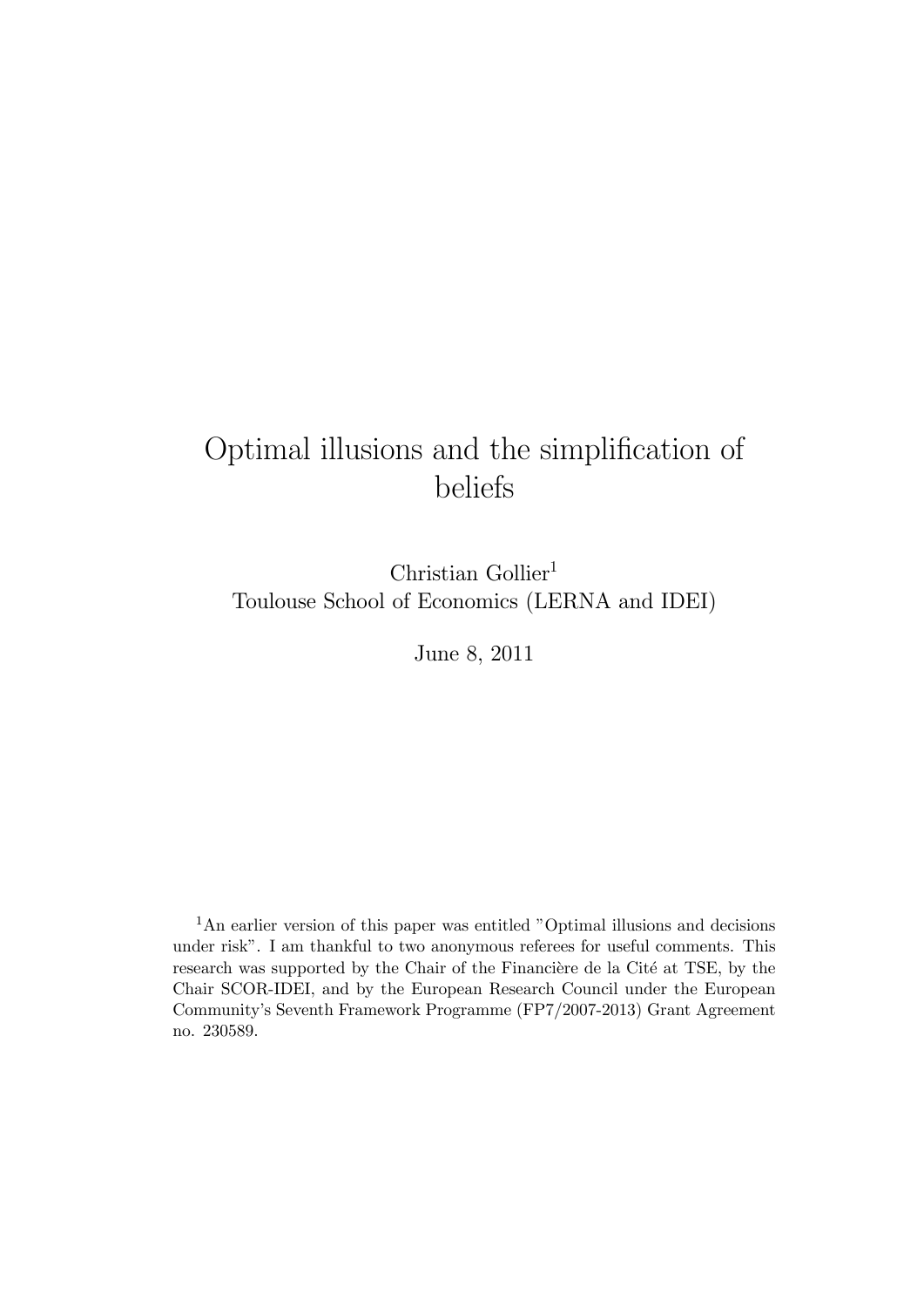#### Abstract

Following Brunnermeier and Parker (2005), we examine a decision problem in which the agent can manipulate her beliefs to rationalize her behavior and to extract more benefit from her anticipatory feelings. The optimal beliefs are a best compromise between this benefit and the cost of the risk-taking inefficiency that these optimistic beliefs will generate. We show that the optimal beliefs will be degenerated, with a number of states with a positive probability that does not exceed one plus the number of degrees of freedom in the decision problem. For example, in the portfolio problem with  $n$  independent assets, the optimal beliefs will have no more than  $n$  states of nature with a positive subjective probability. In the one-safe-one-risky-asset model, we also show that the two possible excess returns with a positive subjective probability are concentrated at the two boundaries of the support of the objective probability distribution. Therefore, we claim that the transformation of probabilities described in Cumulative Prospect Theory, rather than being a genetic characteristic of human beings, corresponds to a natural tendency of rational agents to select beliefs that maximize their intertemporal welfare.

Keywords: Anticipatory feelings, rationalization, positive thinking, endogenous beliefs, cumulative prospect theory, optimism.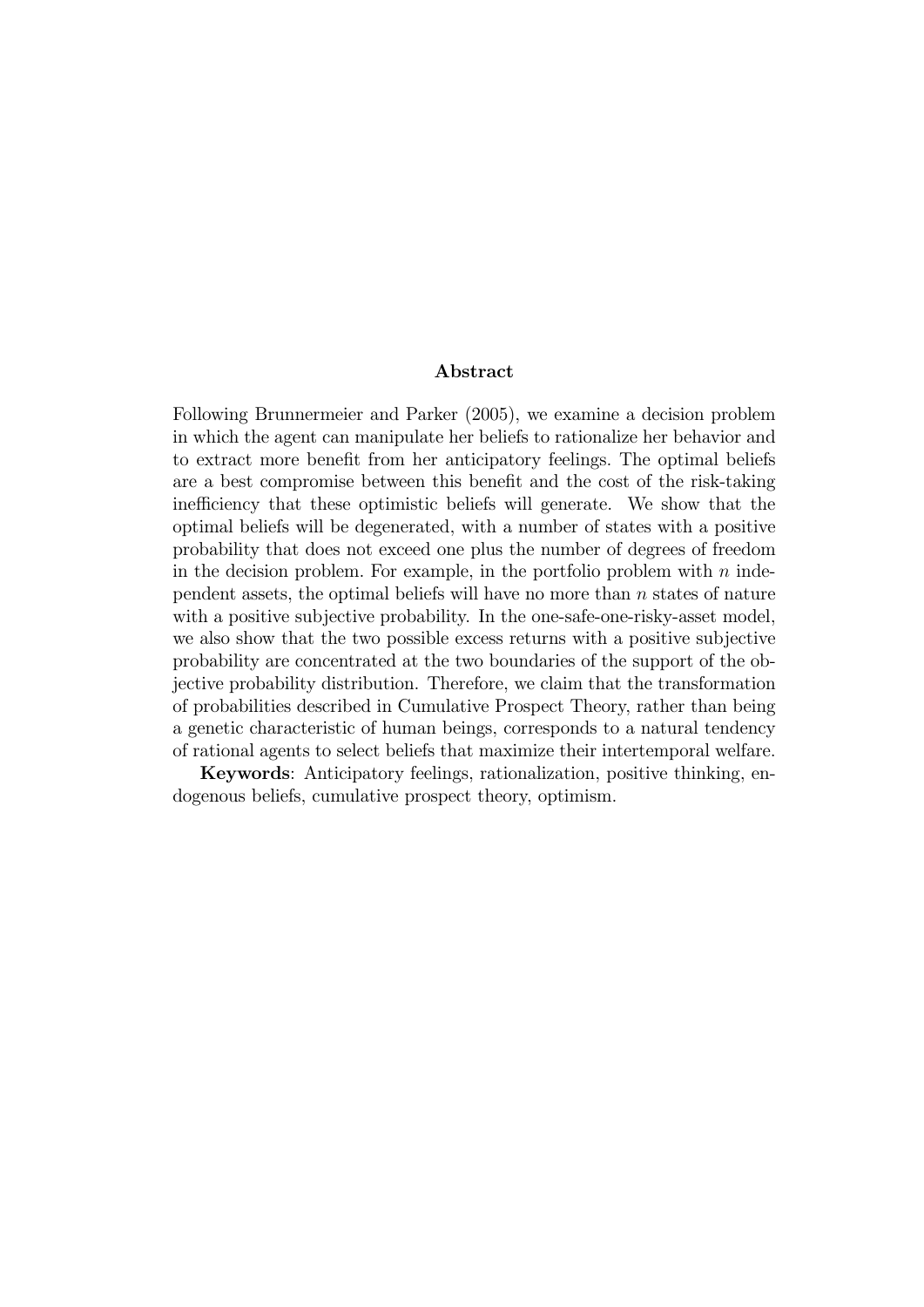### 1 Introduction

Festinger (1957) is a psychologist who is mostly known for his theory of cognitive dissonance, which suggests that inconsistency between behaviors and the rational expectations about the utility consequences of these behaviors will cause an uncomfortable psychological tension. He has been among the first to suggest that cognitive dissonance may lead people to change their beliefs to fit their actual behavior, rather than the other way around, as popular wisdom may suggest. To illustrate, let us consider three obvious sources of cognitive dissonance: smoking, gambling and portfolio choice. It is known that smoking is a risky welfare-reducing habit for most people, in particular those who value the future at a sensible discount rate. The objective risk of lung cancer is therefore dissonant with the act to smoke. Some rationalize their behavior by looking on the optimistic side, using all sources of information that can bias their subjective beliefs towards a low impact of smoking on health. Most smokers are clever enough to come up with ad hoc rationalizations to smoke without stressing too much about the consequences. Manipulating one's beliefs is useful to fight cognitive dissonance but can also be dangerous for one's lifetime well-being. The question for smokers is then to determine the best combination of cognitive manipulation, rationalization and risk-taking.

The florishing markets for lottery games provide another illustration of the model presented in this paper. In his famous book entitled "The Gambler", Dostoevsky describes a young middle-class man who dreams that he will become wealthy by gambling one day at the casino. However, he perfectly knows that the odds at the casino are unfair, as he forcefully advises other people not to gamble. When gambling, he is confronted to a cognitive dissonance that he resolves by distorting his beliefs. This illustrates what Sigmund Freud will describe sixty years later as illusions, i.e., beliefs that establish themselves by the will of one's desires. The gambler's optimistic dream allows him to survive in a world of pretentious wealthy Russian expatriates. However, relying on his subjective beliefs, the gambler decides to take a chance, and eventually loses everything.

In a portfolio context, positive thinking implies a mental manipulation of the objective probability distribution of assets returns. If the agent invests in stocks, it is tempting to raise the subjective probability of the large excess returns, in particular if the portfolio will be liquidated in a distant time. This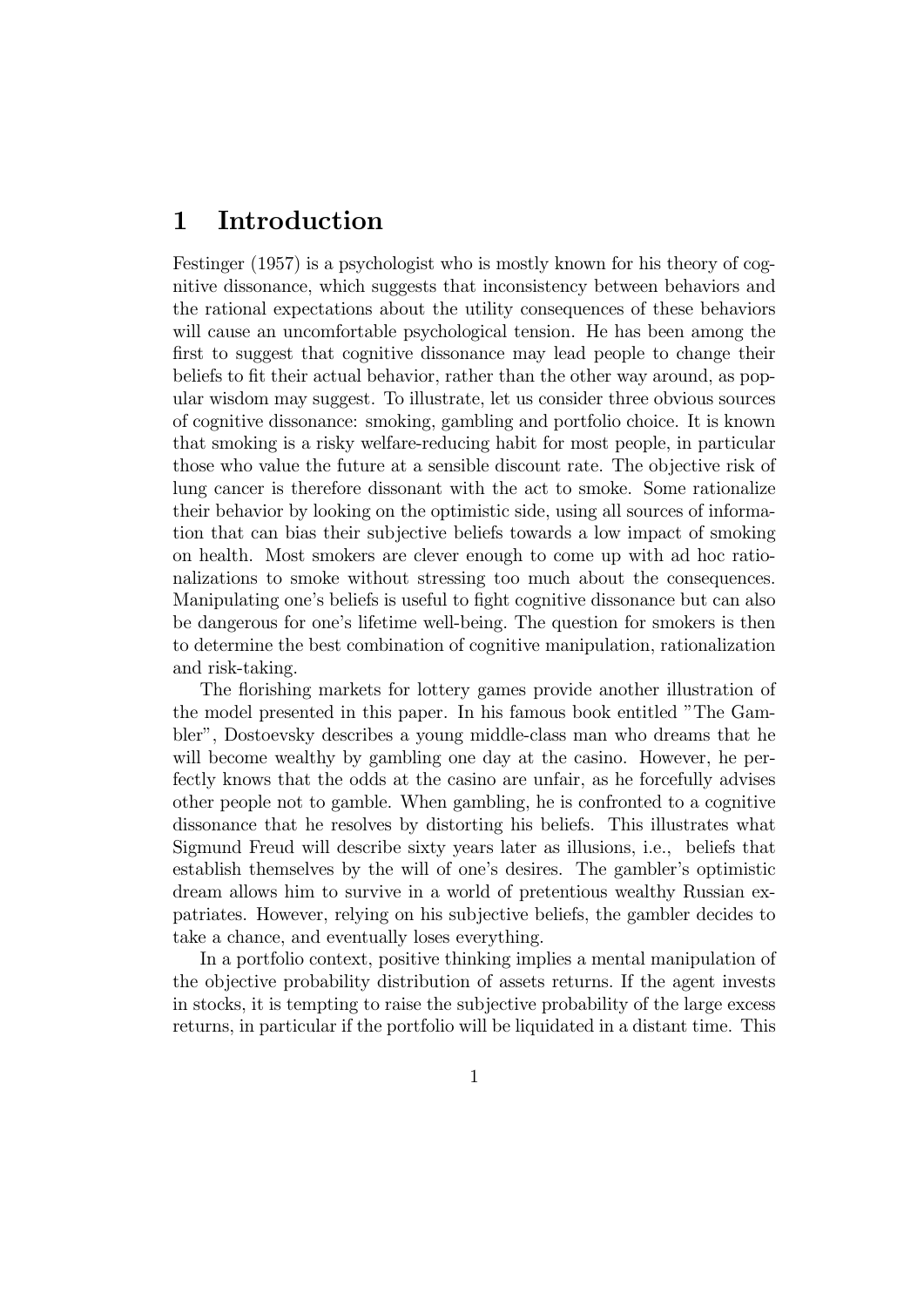may be intended to rationalize a large demand for these stocks. However, this manipulation of beliefs will have a negative indirect impact on welfare through its adverse effect on the portfolio allocation, which will be incompatible with the objective distribution of returns. This in turn affects negatively the investor's future felicity. Whether this manipulation will have a positive impact on lifetime welfare will depend upon the intensity of anticipatory feelings. Many other illustrations of our model could be discussed, from the determination of efforts to prepare an exam or a marathon, the decision to declare one's revenues to the tax authority, the choice of religious beliefs, or the investment in one's human capital. Because the optimistic beliefs raise current felicity from dreaming and savoring but reduce future felicity due to inefficient risk decision, the problem of cognitive dissonance is to determine the best compromise between these two opposite forces.

In this paper, we consider a model that combines these different ingredients: anticipatory feelings, manipulation of beliefs, cognitive dissonance, and rationalization of inefficient decision under risk. In order to fit with the ideas developed by Dostoevsky, Freud and Festinger, among others, we use the crucial concept of "optimal beliefs" introduced by Brunnermeier and Parker (2005). An important implicit ingredient of the above stories is the idea that, consciously, unconsciously or through a Darwinian selection process, the degree of optimism and the associated rationalized behavior are determined in order to maximize the agent's lifetime utility. Following Brunnermeier and Parker (2005), this maximization process takes into account all psychological and socioeconomic costs and benefits generated by the manipulation of beliefs. Because psychological manipulations have objective socioeconomic costs generated by inefficient risk management, the agent faces at that early stage in life some cognitive dissonance due to the coexistence of potentially incompatible subjective and objective beliefs. However, once this selection has been made, one's eliminates all sources of information that are incompatible with one's selected beliefs, thereby eliminating cognitive dissonance. Later in life but prior to the resolution of uncertainty, the agent extracts felicity from anticipatory feelings. We assume that this felicity can be measured by the subjective future expected utility of the agent. We also assume that one's behavior is compatible with one's subjective beliefs. In other words, the manipulation of beliefs rationalizes behaviors.

Consider the one-safe-one-risky-asset model that has only one degree of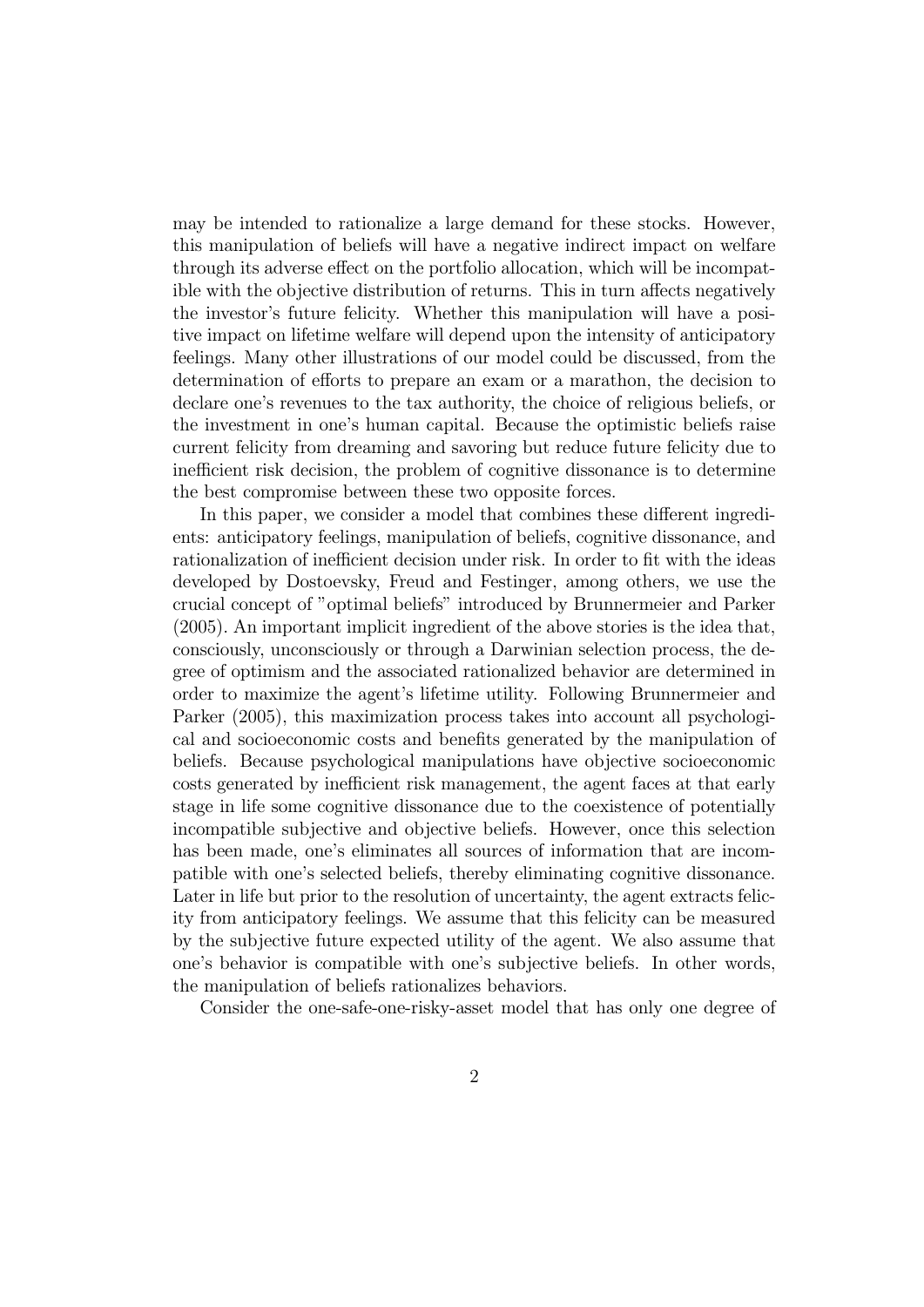freedom, which is a special case of the model presented in this paper.<sup>1</sup> Exploiting the linearity of subjective expected utility with respect to state probabilities, we prove that the optimal subjective probability distribution must be degenerated with at most two atoms, i.e., optimal beliefs are binary. When the true probability distribution has more than states, the optimal subjective probability distribution is thus a simplification of the real world. This result is true for any von Neumann-Morgenstern preference functional, any intensity of anticipatory feelings, and any objective distribution of the risky asset. This means in particular that this degeneracy result is independent of the notion of risk aversion, or that it does not rely on Jensen's inequality. In a second step, we show under weak restrictions on the utility function that investors select the two atoms that are at the bounds of the set of possible asset returns. In other words, optimally controlling beliefs leads individuals to believe that only the smallest possible return and the largest possible return can have a positive probability to occur. This strong result is compatible with Hurwicz's criterion in which only the worst and the best possible outcomes matter for the decision under risk.<sup>2</sup> It is also related to smoother version of this idea introduced by Tversky and Kahneman (1992) that the decision maker modifies the objective probability distribution in favor of the more extreme outcomes. Cumulative prospect theory takes this into account by assuming an inverse S-shaped transformation function of the objective cumulative distribution function. This is equivalent to transferring the probability mass from the interior of the support of the distribution to its lower and upper bounds. Our work suggests that the transformation of probabilities described in cumulative prospect theory, rather than being a genetic characteristic of human beings, corresponds to a natural tendency of rational agents to optimize their intertemporal welfare.

This work departs from the long tradition in economics to measure lifetime utility as a discounted sum of the flow of instantaneous felicity gen-

<sup>&</sup>lt;sup>1</sup>Alternative interpretations of our choice problem can be found in insurance economics and in the theory of investment. A consumer faces a risk of loss for which there exists an insurance market offering proportional insurance contracts with an actuarially unfair tariff. The problem of the consumer is to select the rate of insurance coverage for the risk. In the theory of investment, a risk-averse entrepreneur with a linear technology must determine the optimal capacity of production under uncertainty about the output price.

<sup>2</sup>See Hurwicz (1951) and extensions by Gilboa (1988), Jaffray (1988), Cohen (1992) and Essid (1997).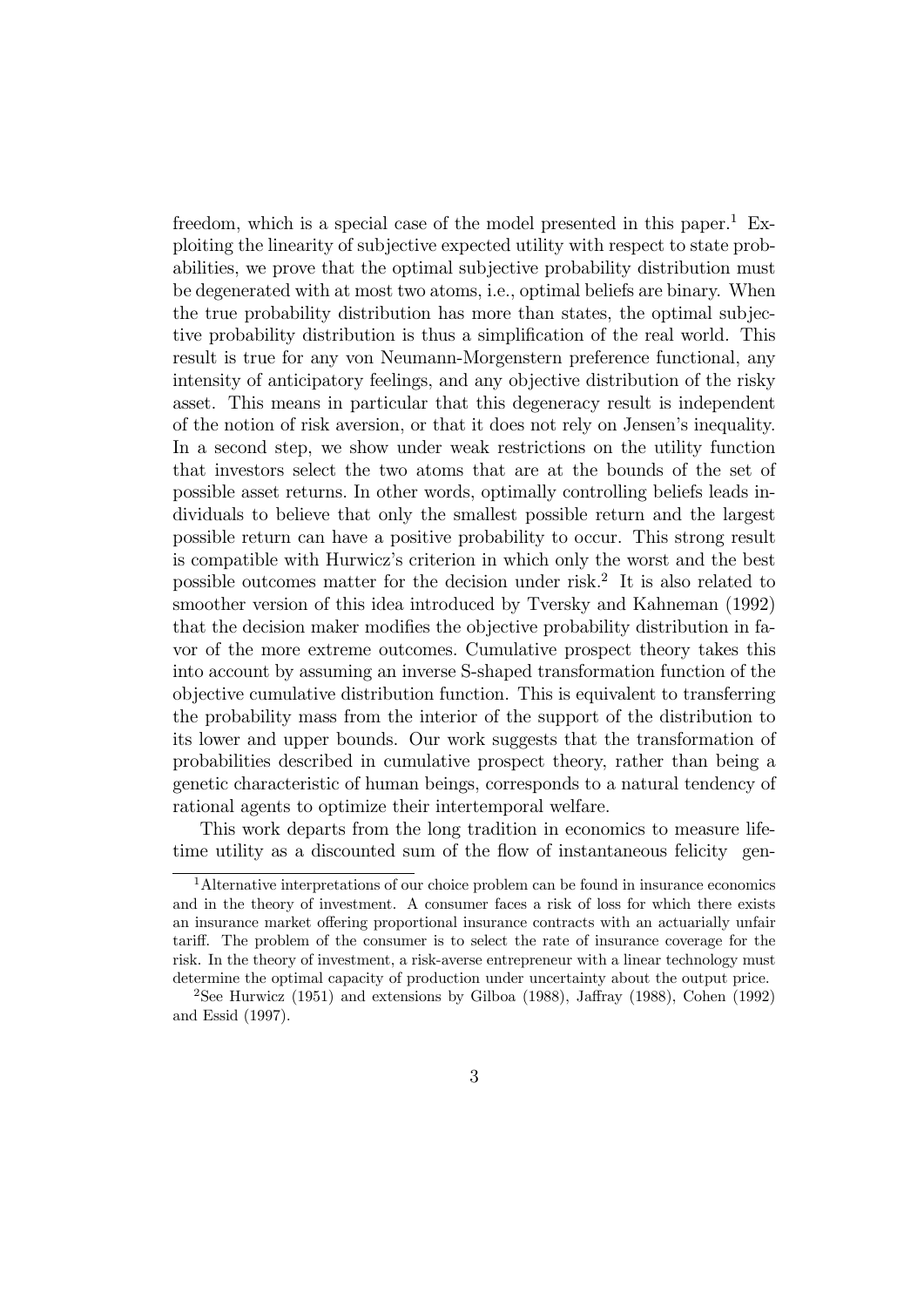erated by immediate consumption, as described for example by Samuelson (1937). This tradition is incompatible with the intuition that happiness is extracted not only from the immediate consumption of goods and services, but also from feelings from past and future consumption (Caplin and Leahy (2004)). This is particularly the case for thoughts related to savoring the possibility of future pleasant events, or to the fear associated to the consequences of adverse ones. Anticipatory feelings have been incorporated in preferences by Caplin and Leahy (2001). Kopczuk and Slemrod (2005) considered a model in which instantaneous felicity is decreasing in the intensity of anticipation of death in the future. In the economic literature, Akerlof and Dickens (1982) were the first to assume that subjective beliefs are derived from a welfare-maximizing process. This work is also related to the more recent literature on self-control and willpower (see for example Carrillo and Mariotti (2000) and Benabou and Tirole (2004)), in which one rationalizes the natural tendency of human beings to succumb to short-term impulses at the cost of their long-run interests. This is usually justified through the existence of time-inconsistent preferences. In this paper, we alternatively explain the weakness of self-control by one's ability to manipulate one's beliefs to limit the long-term adverse impact that short-termist behavior may yield.

In the next section, we describe our general model with  $n$  degrees of freedom in the decision problem under risk. In section 3, we prove the main propositions of the paper. Section 4 is devoted to the special case of the one-safe-one-risky-asset model. In section 5, we illustrate the model with a simple numerical example, whereas we conclude in section 6.

## 2 The model

We consider a simple decision problem under uncertainty. There are  $S$  possible states of nature indexed by  $s = 1, ..., S$ . The decision variables are characterized by a vector  $\alpha = (\alpha_1, ..., \alpha_n) \in \mathbb{R}^{\kappa}$ , where  $n \geq 1$  is the number of degrees of freedom in risk management. Final consumption  $c$  is a function from  $\mathbb{R}^{\kappa+\mathbb{1}}$  to R, where  $c(\alpha, s)$  is final consumption in state s when decision  $\alpha$  has been made ex ante. We suppose that  $c(\alpha, s) \geq 0$  is differentiable and concave in  $\alpha$  for all  $s = 1, ..., S$ . We also assume that the agent's preferences under risk satisfy the von Neumann-Morgenstern axioms of rationality. This implies that there exists an increasing utility function  $u$  on final consumption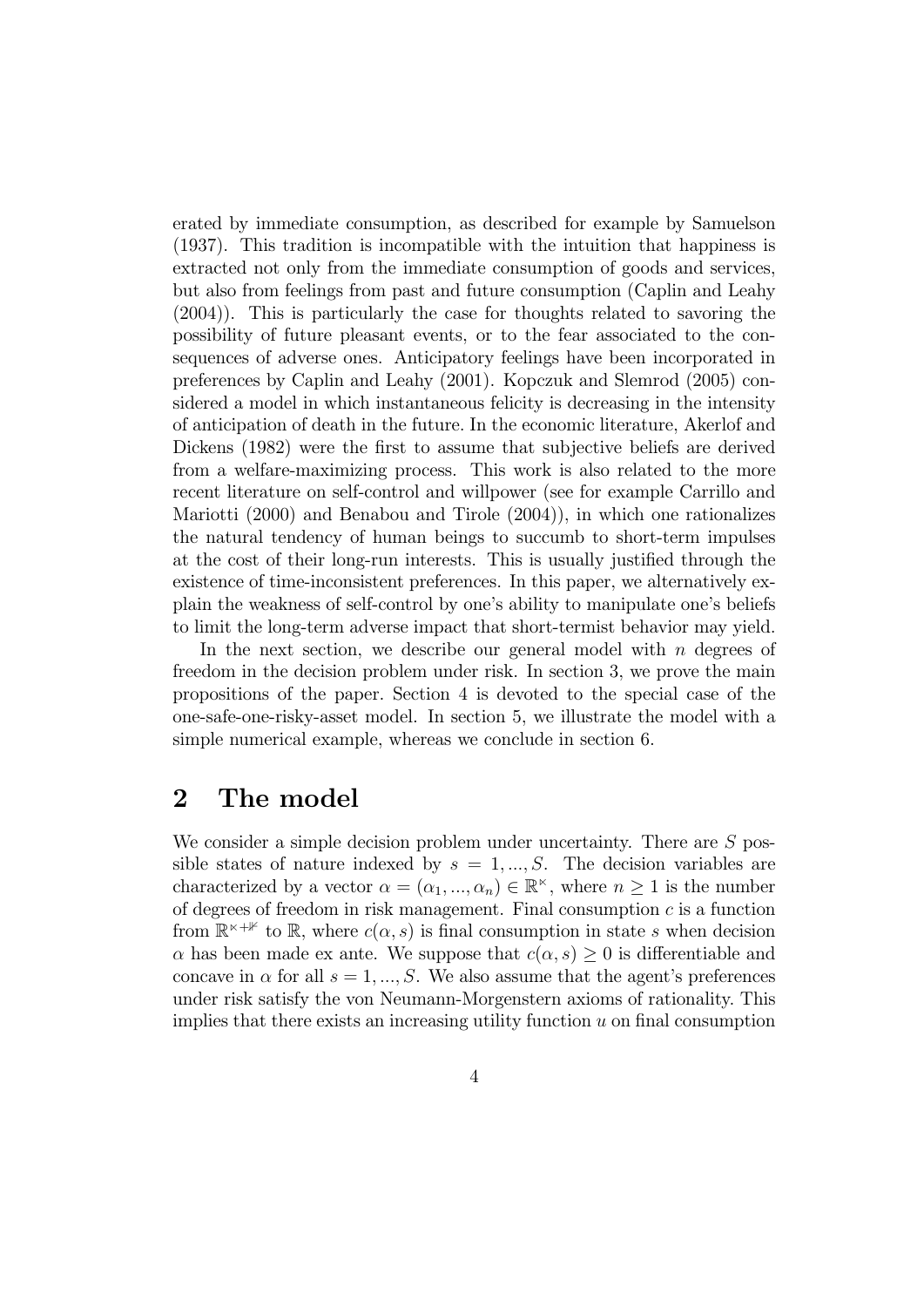such that welfare is measured ex ante by the expected utility of final consumption. We assume that this utility function is differentiable and concave. We define  $A(z) = -u''(z)/u'(z)$  as the Arrow-Pratt index of absolute risk aversion.

We suppose that there is an objective probability distribution  $Q = (q_1, ..., q_S) \in$  $\mathcal{L}^{\mathcal{S}}$  on the set of possible states of nature, where  $\mathcal{L}^{\mathcal{S}}$  is the simplex of  $\mathbb{R}^{\mathbb{S}}$ . However, the agent may hide this information in day-to-day life and adopt alternative beliefs. These subjective beliefs are characterized by the subjective probability distribution  $P = (p_1, ..., p_S)$ . The existence of discrepancies between  $P$  and  $Q$  illustrates a cognitive manipulation.

Before the resolution of the uncertainty, the agent extracts welfare from anticipating felicity from future consumption. These anticipatory feelings generate felicity that is assumed to be measured by the subjective expected utility, i.e., the expected utility under distribution  $P$ :

$$
\sum_{s=1}^{S} p_s u(c(\alpha, s)).
$$
 (1)

To be consistent with these subjective beliefs in her day-to-day life, the agent selects the strategy  $\alpha$  that maximizes her subjective expected utility:

$$
S(P) = \max_{\alpha} \sum_{s=1}^{S} p_s u(c(\alpha, s)).
$$
 (2)

An interpretation of equation  $(2)$  is that subjective beliefs P rationalize choice  $\alpha(P)$ .  $S(P)$  measures the agent's felicity prior to the resolution of the uncertainty. Let  $\alpha(P)$  denote the argument of the maximum. Because the objective function of the above program is concave in vector  $\alpha$ , the firstorder conditions on  $\alpha(P)$  are necessary and sufficient:

$$
\sum_{s=1}^{S} p_s u'(c(\alpha(P), s)) \frac{\partial c}{\partial \alpha_i}(\alpha(P), s) = 0 \quad i = 1, ..., n.
$$
 (3)

We assume that a bounded solution  $\alpha(P)$  exists to system (3) of equations.

Ex ante, one can measure the objective expected utility  $O(P,Q)$  of the agent by using the objective probability distribution  $Q$  over the set of possible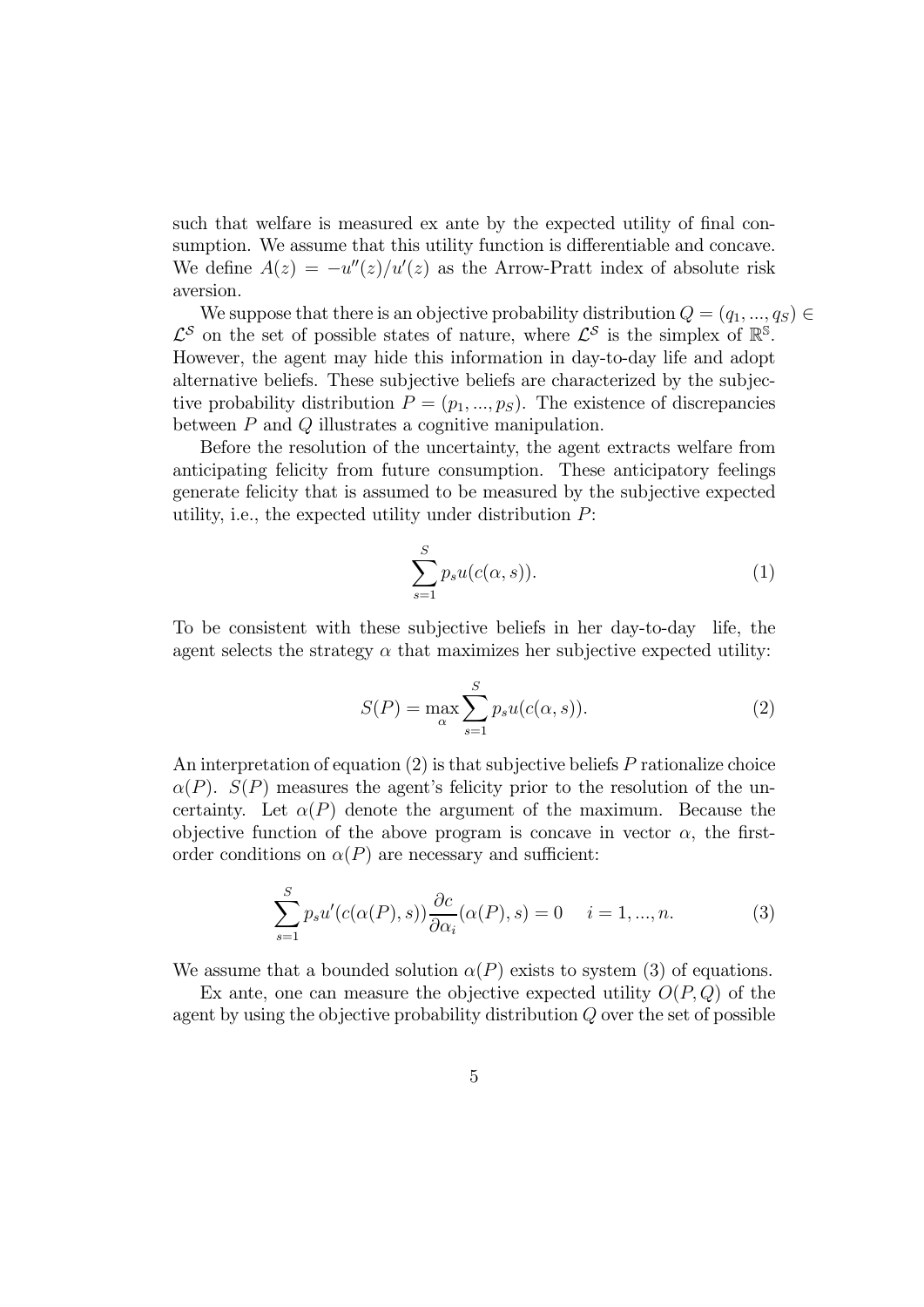states of nature. It yields

$$
O(P,Q) = \sum_{s=1}^{S} q_s u(c(\alpha(P), s)).
$$
\n(4)

Observe that the objective expected utility  $O$  is a function of the subjective probability distribution because the later determines the optimal risk exposure  $\alpha(P)$ . Because of the use of manipulated beliefs when determining  $\alpha(P)$ , the objective expected utility  $O(P,Q)$  will generically be smaller than the maximum objective expected utility that can be obtained by using the objective probability distribution:

$$
O(P,Q) \le \max_{\alpha} \sum_{s=1}^{S} q_s u(c(\alpha, s)).
$$
\n(5)

This inequality expresses the welfare cost of manipulating beliefs. This should be compared to the welfare benefit of this manipulation, which comes from the ability to extract more utility from anticipatory feelings like dreaming and savoring.

The lifetime welfare  $W$  of the agent is a function of the ex ante felicity generated by anticipatory feelings and of the objective expectation of the felicity generated by final consumption:

$$
W(P,Q) = \phi(S(P), O(P,Q)).
$$
\n<sup>(6)</sup>

The aggregator function  $\phi$  is assumed to be increasing in its two arguments.<sup>3</sup> Following Brunnermeier and Parker (2005), we assume that the subjective beliefs  $P$  used by the agent is the outcome of an optimization process. This selection is made early in the decision process. At the time of this selection, the agent takes into account all costs and benefits of manipulating beliefs. At that time, she is aware of the fact that making  $P$  more optimistic than will raise the ex ante benefit of anticipatory feelings, but will induce her to make bad decisions – in terms of the objective expected utility – in the day-to-day management of the risk. Following the literature about cognitive dissonance initiated by Festinger (1957), the agent will transform  $Q$  into  $P$ by manipulating his search and memorization of information about the risk.

<sup>&</sup>lt;sup>3</sup>Brunnermeier and Parker (2005) consider the special case with  $\phi = S + O$ .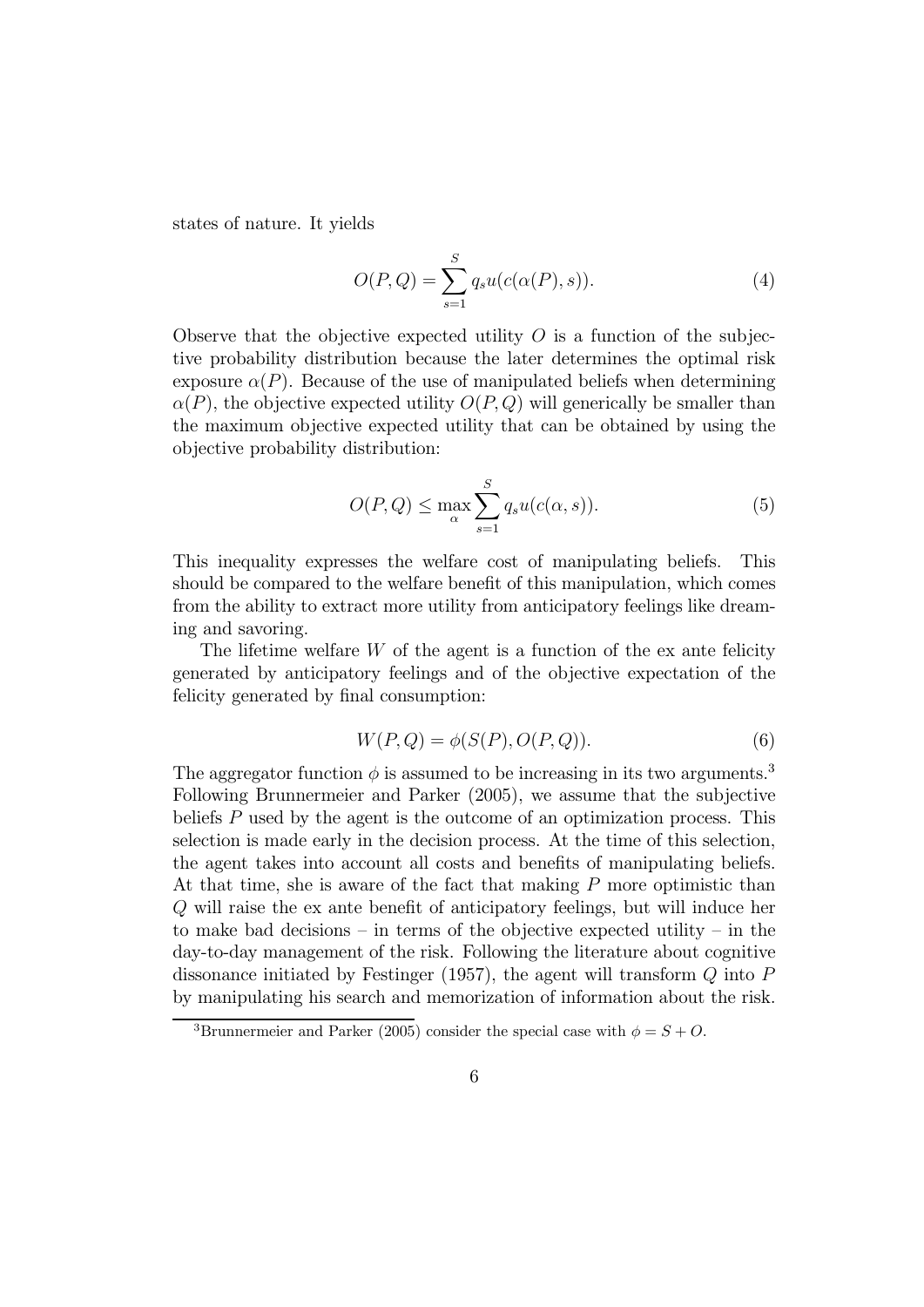Alternatively, we may justify this optimization procedure by a Darwinian selection process in which only those who are endowed with the lifetimewelfare-maximizing beliefs do survive in the long run. In this alternative justification of the model, consumers are never aware of the objective probability distribution. To sum up, we assume that  $P$  maximizes the agent's exante aggregate welfare, which is an increasing function of the ex ante utility extracted from anticipatory feelings, and of the objective expected utility extracted from consumption ex post:

$$
P^* = \arg\max_{P \in \mathcal{L}^S} W(P, Q). \tag{7}
$$

The optimal risk choice is denoted  $\alpha^* = \alpha(P^*)$ . Once the opimal subjective belief  $P^*$  is selected at that early stage of life, the objective probability distribution  $Q$  is hidden.

The timing of the model is thus as follows:

- At date 0, the agent is aware of the objective probability distribution  $Q$ . She selects the subjective probability distribution  $P^*$  that maximizes her aggregate welfare W evaluated at that date. Alternatively,  $P^*$  is the outcome of a Darwinian selection process. Distribution  $Q$  is forgotten for the remaining lifetime.
- At date 1, the agent selects the vector  $\alpha^*$  that maximizes her subjective expected utility. She extracts welfare  $S$  from her anticipatory feelings.
- At date 2, the state of nature s is revealed. The agent consumes  $c(\alpha^*, s)$ , and extracts felicity  $u(c(\alpha^*, s))$ .

The main objective of the paper is to characterize  $P^*$ .

## 3 A basic property of optimal beliefs

As stated in the previous section, the objective expected felicity  $O$  generated by final consumption depends upon beliefs  $P$  only through its effect on the earlier choice of the optimal choice  $\alpha^* = \alpha(P^*)$ . In general, there is more than one probability distribution that yields the optimal choice  $\alpha^*$ . Let  $B(\alpha)$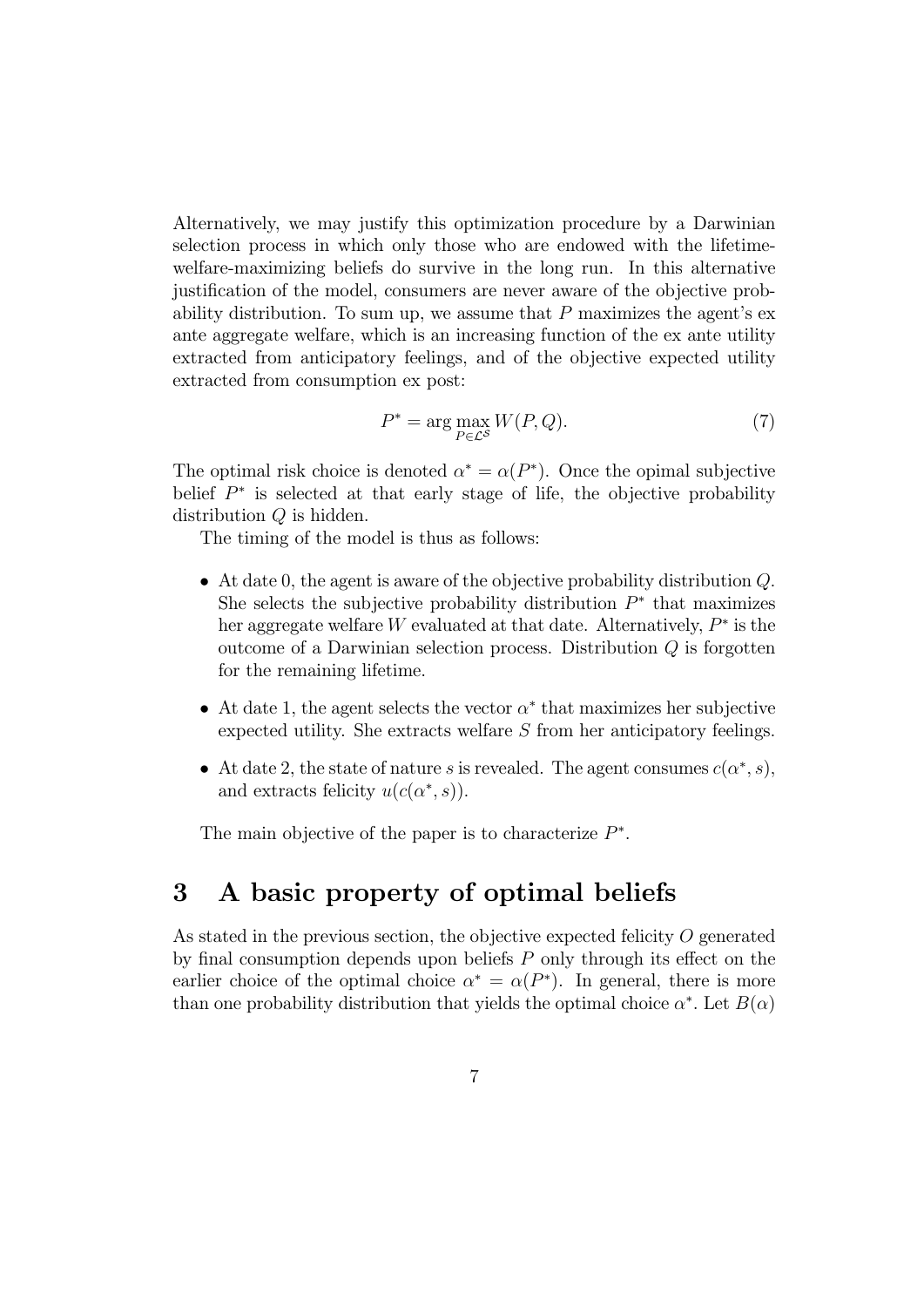be the non-empty set of subjective cumulative probability distributions that yield the same optimal choice  $\alpha$ :

$$
B(\alpha) = \{ P \in \mathcal{L}^{\mathcal{S}} \mid \alpha(\mathcal{P}) = \alpha \}.
$$
 (8)

It implies that  $O(P,Q) = O(P^*,Q)$  for all P in  $B(\alpha^*)$ . This observation has an important consequence on the structure of optimal beliefs. From the various subjective probability distributions  $P$  that yield this choice  $\alpha^*$ , the one that is selected by the consumer prior to date 0 must maximize the anticipatory felicity  $S(P)$ , since they all yield the same date-1 felicity  $O(P^*, Q)$ . In other words, it must be true that

$$
P^* \in \arg\max_{P \in B(\alpha^*)} S(P). \tag{9}
$$

Observe that this property of optimal beliefs holds independent of the characteristics of the objective probability distribution  $Q$ . It allows us to derive the following useful properties of optimal beliefs.

**Proposition 1** Let *n* denote the dimension of the vector  $\alpha$  of decision variables. The optimal subjective probability distribution  $P^*$  has at most  $n+1$ atoms.

Proof: We can rewrite problem (9) as follows:

$$
(p_1^*, ..., p_S^*) \in \arg\max_{(p_1, ..., p_S) \ge 0} \quad \sum_{s=1}^S p_s u(c(\alpha^*, s)) \tag{10}
$$

s.t. 
$$
\sum_{s=1}^{S} p_s u'(c(\alpha^*, s)) \frac{\partial c}{\partial \alpha_i}(\alpha^*, s) = 0 \quad i = 1, ..., n.
$$

$$
\sum_{s=1}^{S} p_s = 1.
$$

The first constraint states that P belongs to  $B(\alpha^*)$ , i.e., that beliefs P yield the optimal risk exposure  $\alpha^*$ . Because the feasible set of this program is a subset of  $\mathcal{L}^{\mathcal{S}}$ , it is compact, which implies that this problem has a solution. Observe that the above program is a linear programming problem on a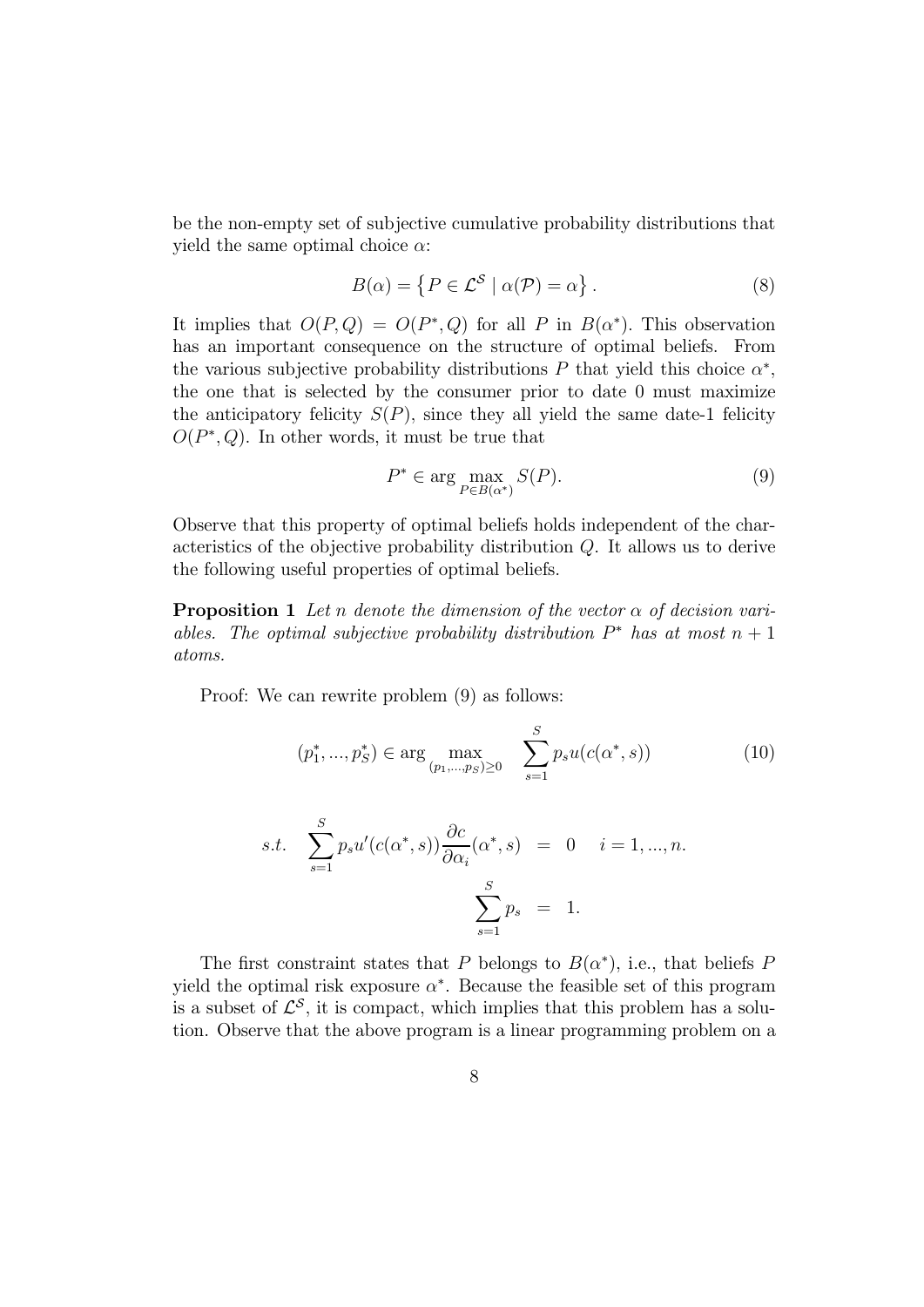compact set with  $n+1$  equality constraints. From the fundamental theorem of linear programming (Luenberger (1984)), its solution has at most  $n+1$ states s with  $p_s > 0$ .

This result is quite robust. For example, it is independent of the individual degree of risk aversion. It is also independent of the representation of the  $\log$ -term welfare O that could be measured through a non-expected utility criterion. Moreover, throughout this paper, we assume that beliefs can be distorted without any constraint. A more realistic assumption would be to assume that only a proportion  $1 - \kappa \in [0, 1]$  of the probability mass can be manipulated. As shown in the proof of the following proposition,<sup>4</sup> the same logic as above can be extended to a model where, for any  $s = 1, ..., S, p_s$ is constrained to be larger or equal to  $\kappa q_s$  rather than to zero. Under this constrained model, the optimal beliefs must be such that  $p_s^* = \kappa q_s$  for all  $s \in \{1, ..., S\}$  but  $n + 1$  states.

Proposition 2 Suppose that the agent is constrained in its beliefs to preserve a minimal share  $1 - \kappa$  of each objective state probability:  $p_s > (1 - \kappa)q_s$  for  $s = 1, ..., S$ . Then, the optimal subjective probability distribution  $P^*$  has at most  $n + 1$  states s in which the subjective probability  $p_s$  is larger than  $(1 - \kappa) q_s.$ 

Proof: Let  $r_s$  be defined as  $r_s = p_s - (1 - \kappa) q_s$ . Replacing constraints  $p_s \geq 0$  by constraints  $r_s \geq 0$ , we can rewrite program (10) as follows

$$
(r_1^*, ..., r_S^*) \in \arg\max_{(r_1, ..., r_S) \ge 0} (1 - \kappa)O + \sum_{s=1}^S r_s u(c(\alpha^*, s))
$$
(11)  
s.t. 
$$
\sum_{s=1}^S r_s u'(c(\alpha^*, s)) \frac{\partial c}{\partial \alpha_i}(\alpha^*, s) = b_i \quad i = 1, ..., n.
$$

$$
\sum_{s=1}^S r_s = \kappa,
$$

with  $O = O(P^*, Q)$  and

$$
b_i = -(1 - \kappa) \sum_{s=1}^{S} q_s u'(c(\alpha^*, s)) \frac{\partial c}{\partial \alpha_i}(\alpha^*, s).
$$

<sup>4</sup>This proposition was suggested to us by a reviewer.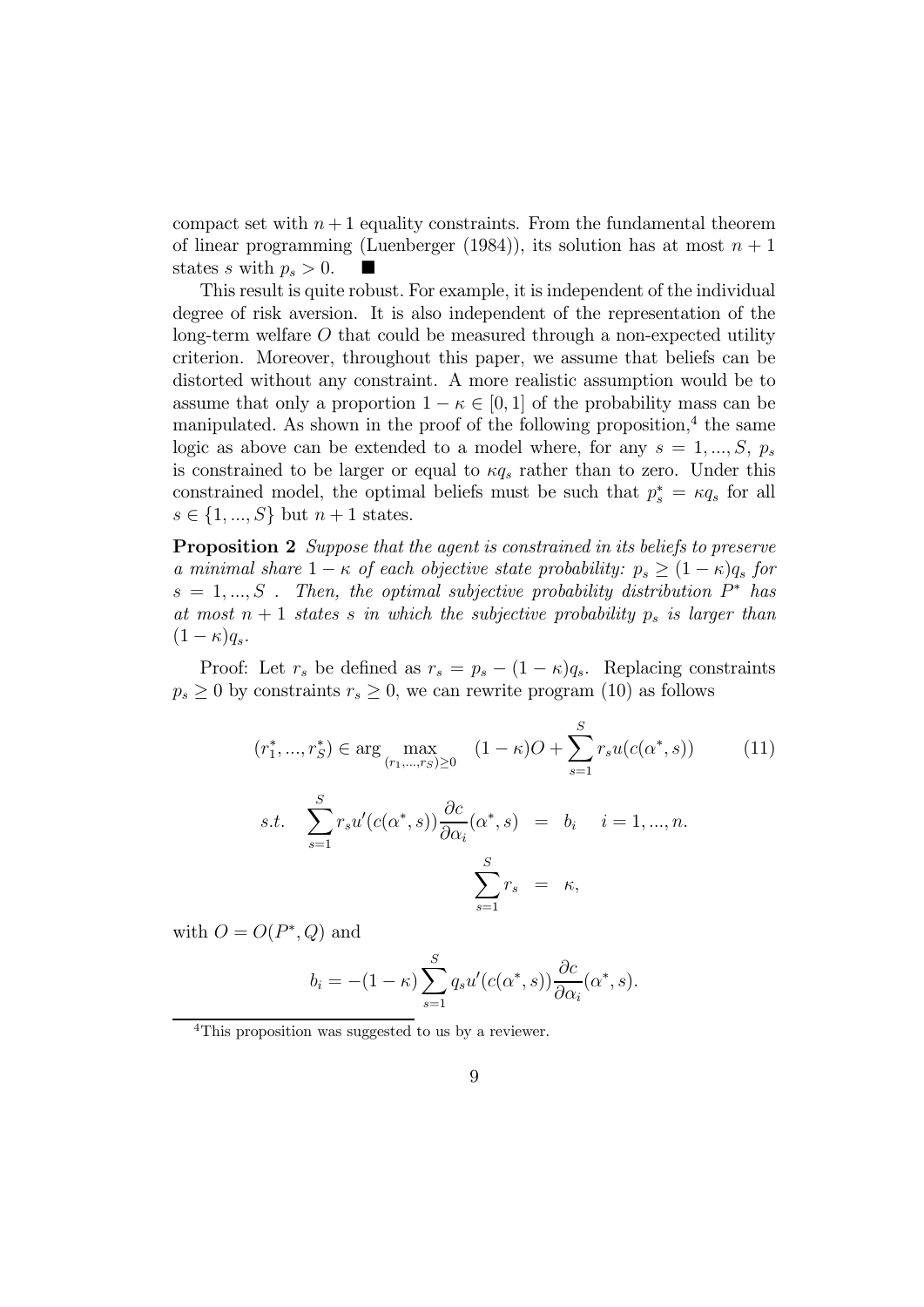Using the fundamental theorem of linear programming, we obtain that the solution of the above program has at most  $n+1$  positive components.

Of course, these results are not robust to the generalization of the measurement of anticipatory feelings by a non-expected utility criterion. The use of an expected utility functional for  $S$  is essential to derive this class of results, since they rely on the linearity of the objective function with respect to probabilities.

Proposition 1 is the central result of this paper. Whatever the preferences and the objective probability distribution, the optimal beliefs have no more atoms of positive probability than one plus the number of degrees of freedom in risk management. Suppose for example that the decision problem be a portfolio choice with *n* risky assets and one safe asset. Let  $x_i(s)$  denote the excess return of asset *i* in state s, R is the gross risk free rate, and  $\alpha_i$  is the investment in risky asset *i*. If  $w_0$  denote initial wealth, final wealth in state s equals

$$
c(\alpha, s) = \left(w_0 - \sum_{i=1}^n \alpha_i\right) R + \sum_{i=1}^n \alpha_i x_i(s).
$$
 (12)

This is concave in  $\alpha$ . In spite of the existence of  $n + 1$  assets, there are only  $n$  degree of freedom because of the ex ante budget constraint. Applying Proposition 1 implies that the optimal beliefs contain at most  $n + 1$  states of nature with a positive subjective probability. If financial markets are incomplete,  $n+1 < S$  and this proposition provides a useful characterization of optimal beliefs.<sup>5</sup> These beliefs are a simplication of reality, since some states of nature are ignored.

### 4 The 2-asset portfolio problem

In the remainder of this paper, we consider the standard model with one risky asset and one safe asset, in which case the optimal beliefs must be binary. This special case has many real world applications. Financial decisions are often represented by determining the share of wealth that should be invested in a risky fund. Moreover, the one-risky-one-safe-asset model is equivalent

<sup>&</sup>lt;sup>5</sup>Brunnermeier, Gollier and Parker (2007) examine the portfolio choice problem under complete markets. They show in particular that this model may explain why people have skewed beliefs.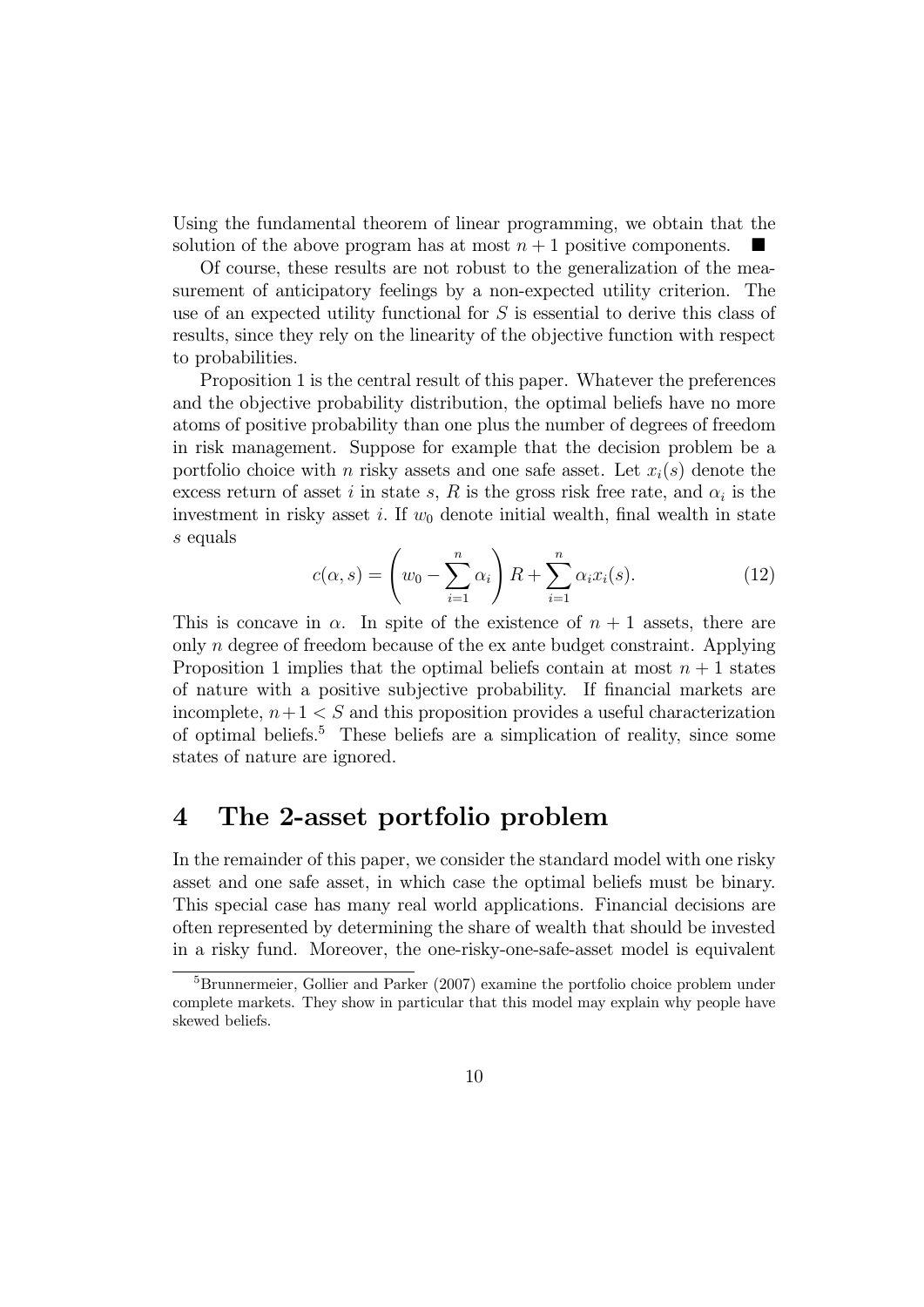to the coinsurance problem in which a risk-averse agent must determine the share of an uncertain loss to cover by an actuarially unfair insurance contract. Because there is only one degree of freedom (the coverage rate) here also, the policyholders' optimal beliefs must be binary.

Thus, suppose that  $\alpha \in \mathbb{R}$ , and that  $c(\alpha, s) = w_0 + \alpha x_s$ . This can be interpreted as a 2-asset portfolio problem with intitial wealth  $w_0 > 0$ , a safe asset whose return  $R-1$  is normalized to zero, and a risky asset whose return in state  $s$  is denoted  $x_s$ . We consider the limit case of an infinite number of states so that the support of the distribution of excess returns is the interval [a, b] with  $a < 0 < b$ . Proposition 1 implies that the optimal subjective beliefs take the form  $P^* = (x_-, 1 - p^*; x_+ p^*)$  for some pair  $(x_-, x_+) \in [a, 0] \times [0, b]$ and for some probability  $p^* \in [0, 1]$  of the good state. The risk exposure  $\alpha^*$  is rationalized by the subjective probability  $p^*$  via the following the first-order condition:

$$
p^*x_+u'(w_0 + \alpha^*x_+) + (1 - p^*)x_-u'(w_0 + \alpha^*x_-) = 0 \tag{13}
$$

Proposition 1 is useful because it replaces the problem of finding a probability distribution with support in  $[a, b]$  into a problem of finding a triplet  $(x_-, x_+, p^*)$  that maximizes  $W(P)$ . In the next proposition, we claim that the two subjectively possible returns are at the boundaries of the support of the objective probability distribution under some mild additional assumptions on the utility function. Let  $R(z) = zA(z) = -zu''(z)/u'(z)$  denote the relative risk aversion of u evaluated at z. It is weakly increasing if  $R'(z)$  is non-negative for all  $z > 0$ .

Proposition 3 Suppose that absolute risk aversion is weakly decreasing and that relative risk aversion is weakly increasing. In the one-safe-one-risky-asset model, only the two extreme returns have a positive subjective probability:  $\exists p^* \in [0,1]$  such that  $P^* = (a, 1 - p^*; b, p^*).$ 

Proof: Suppose by contradiction that  $x_-> a$  or  $x_+ < b$ . Suppose for example that  $x_+$  is less than b. We consider a marginal increase in  $x_+$  that is compensated by a change in  $p^*$  in such a way that  $\alpha^*$  be unaffected by the change. Totally differentiating the definition of subjective utility using optimal beliefs, we have that

$$
\left. \frac{dp^*}{dx_+} \right|_{\alpha^*} = -\frac{p^* u'(w_0 + \alpha^* x_+) \left[1 - \alpha^* x_+ A(w_0 + \alpha^* x_+)\right]}{x_+ u'(w_0 + \alpha^* x_+) - x_- u'(w_0 + \alpha^* x_-)}.
$$
\n(14)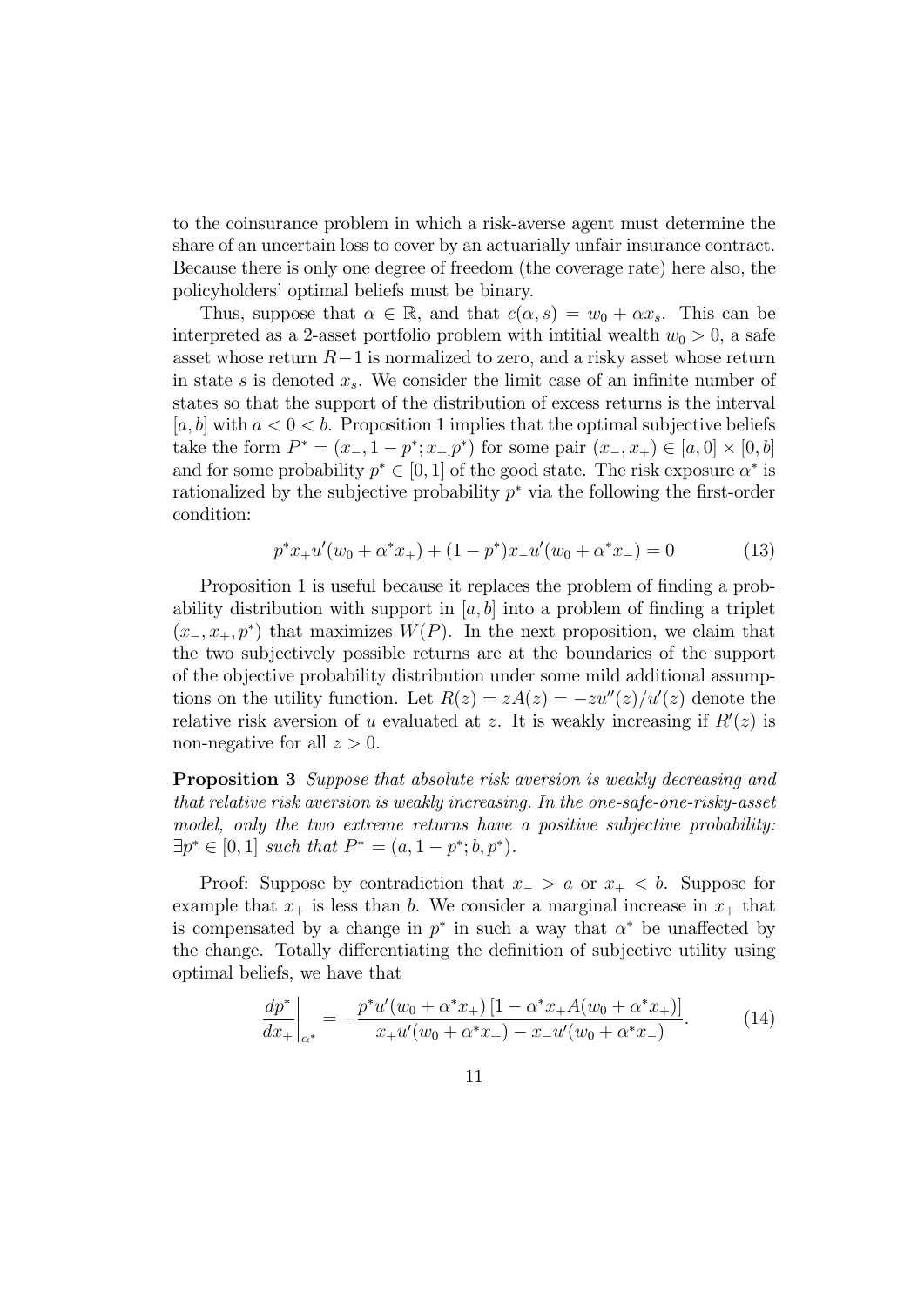By definition of the subjective expected utility, we have that

$$
\frac{dS}{dx_{+}}\bigg|_{\alpha^{*}} = p^{*}\alpha^{*}u'(w_{0} + \alpha^{*}x_{+}) + [u(w_{0} + \alpha^{*}x_{+}) - u(w_{0} + \alpha^{*}x_{-})] \frac{dp^{*}}{dx_{+}}\bigg|_{\alpha^{*}}.
$$

Using (14), S is increasing in  $x_+$  if

$$
K(x_+, x_-) = \alpha^* x_+ u'(w_0 + \alpha^* x_+) - \alpha^* x_- u'(w_0 + \alpha^* x_-)
$$
  
- 
$$
[1 - \alpha^* x_+ A(w_0 + \alpha^* x_+)] [u(w_0 + \alpha^* x_+) - u(w_0 + \alpha^* x_-)]
$$

is positive. Observe that, by risk aversion,

$$
K(0, x_{-}) = u(w_{0} + \alpha^{*} x_{-}) - \alpha^{*} x_{-} u'(w_{0} + \alpha^{*} x_{-}) - u(w_{0})
$$

is positive for all  $x_$ . Notice also that

$$
\frac{dK}{dx_+}(x_+,x_-) = \alpha^* [u(w_0 + \alpha^* x_+) - u(w_0 + \alpha^* x_-)] [A(w_0 + \alpha^* x_+) + \alpha^* x_+ A'(w_0 + \alpha^* x_+)]
$$
  

$$
= \alpha^* [u(w_0 + \alpha^* x_+) - u(w_0 + \alpha^* x_-)] [R'(w_0 + \alpha^* x_+) - w_0 A'(w_0 + \alpha^* x_+)].
$$

We hereafter show that the right-hand side of this equality is positive. Obviously,  $\alpha^* [u(w_0 + \alpha^* x_+) - u(w_0 + \alpha^* x_-)]$  is positive. The second bracketed term in the right-hand side of the above equality is also positive since, by assumption,  $R'$  is non-negative and  $A'$  is non-positive. We conclude that K is positive for all nonnegative  $x_{+}$ . Therefore, this change in beliefs raises the lifetime well-being of the decision maker, a contradiction. A parallel proof can be made when  $x_$  is larger than  $a$ .

The familiar set of power utility functions  $u(z) = z^{1-\eta}/(1-\eta)$  exhibits constant relative risk aversion and decreasing absolute risk aversion. Therefore, it satisfies the condition of the above proposition. More generally, decreasing absolute risk aversion is commonly accepted by the profession as a reasonable assumption. Non-decreasing relative risk aversion is compatible with the observation that, conditional on holding a portfolio, wealthier consumers invest a smaller share of their wealth in stocks.<sup>6</sup> Under these reasonable assumptions, it is optimal for the agent to believe that there are only two possible outcomes, and that outcomes are extreme in the sense that only the smallest and the largest plausible outcomes are possible.

<sup>6</sup>See for example Guiso, Jappelli and Terlizzese (1996).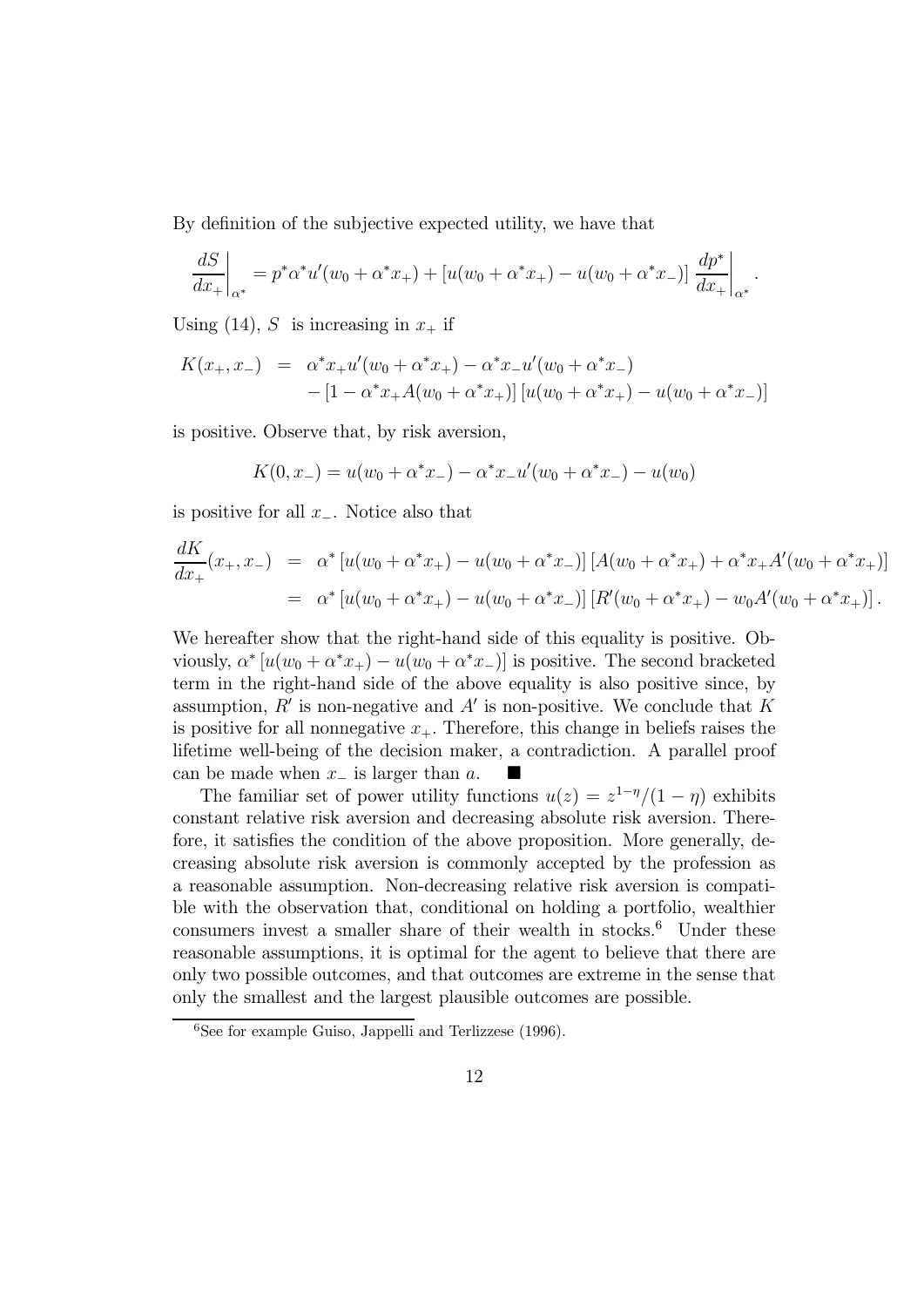In the remainder of the paper, we will assume that the optimal subjective probability distribution is of the form  $(a, 1 - p^*; b, p^*)$ , where  $p^*$  denotes the probability of the state with the highest possible return  $x = b$ . This probability  $p^*$  is the only remaining degree of freedom to be determined. It depends upon the objective function  $Q$  and the utility function  $u$ .

#### 4.1 Link with non-expected utility models

The most obvious link of our result in Proposition 3 to decision theory goes back to Hurwicz (1951). Hurwicz's criterion measures ex ante welfare by a weighted sum of the worst and the best possible outcome. The weight attached to the best utility corresponds to our variable  $p^*$ , which is known as the index of optimism in that literature. Thus, contrary to Hurwicz's criterion, the index of optimism is endogeneous in our model, and it is affected by the characteristics of the problem under scrutiny. Several extensions to Hurwicz's model have been proposed over the last decades. In his review of the psychology of decision making under risk, Lopes (1987) suggested that a decision maker takes into account three factors while evaluating risk: the expected utility, the worst outcome, and the best outcome. Contrary to the EU theory, the decision maker is sensitive to the "security level" and to the "potential level" of the lottery. Relying on these ideas, Gilboa (1988), Jaffray (1988), Cohen (1992) and Essid (1997) developed criteria that incorporates these additional aspects into the expected utility model. By extension, our work is also related to the literature on decision with multiple priors. In the a–MEU criterion proposed by Girardato, Maccheroni and Marrinacci (2004), the ex ante welfare is measured by a weighted sum of the worst and of the best possible expected utility. This criterion simplifies to the Hurwicz's one if the possible priors are all degenerated, and to the well-known Gilboa and Schmeidler (1989) maxmin criterion when the weight on the minimum expected utility goes to unity. In the smooth ambiguity aversion model of Klibanoff, Marrinacci and Mukerji (2005), the decision maker also transforms her beliefs towards either the worst or the best probability distribution compared to an ambiguity-neutral agent.

In Rank-Dependent Expected Utility (RDEU, Quiggin (1982)) and in Cumulative Prospect Theory (CPT, Tversky and Kahneman (1992)), it is assumed that agents maximize their expected utility by using a (subjective) probability distribution  $P$  that is a non-linear increasing function  $f$  of the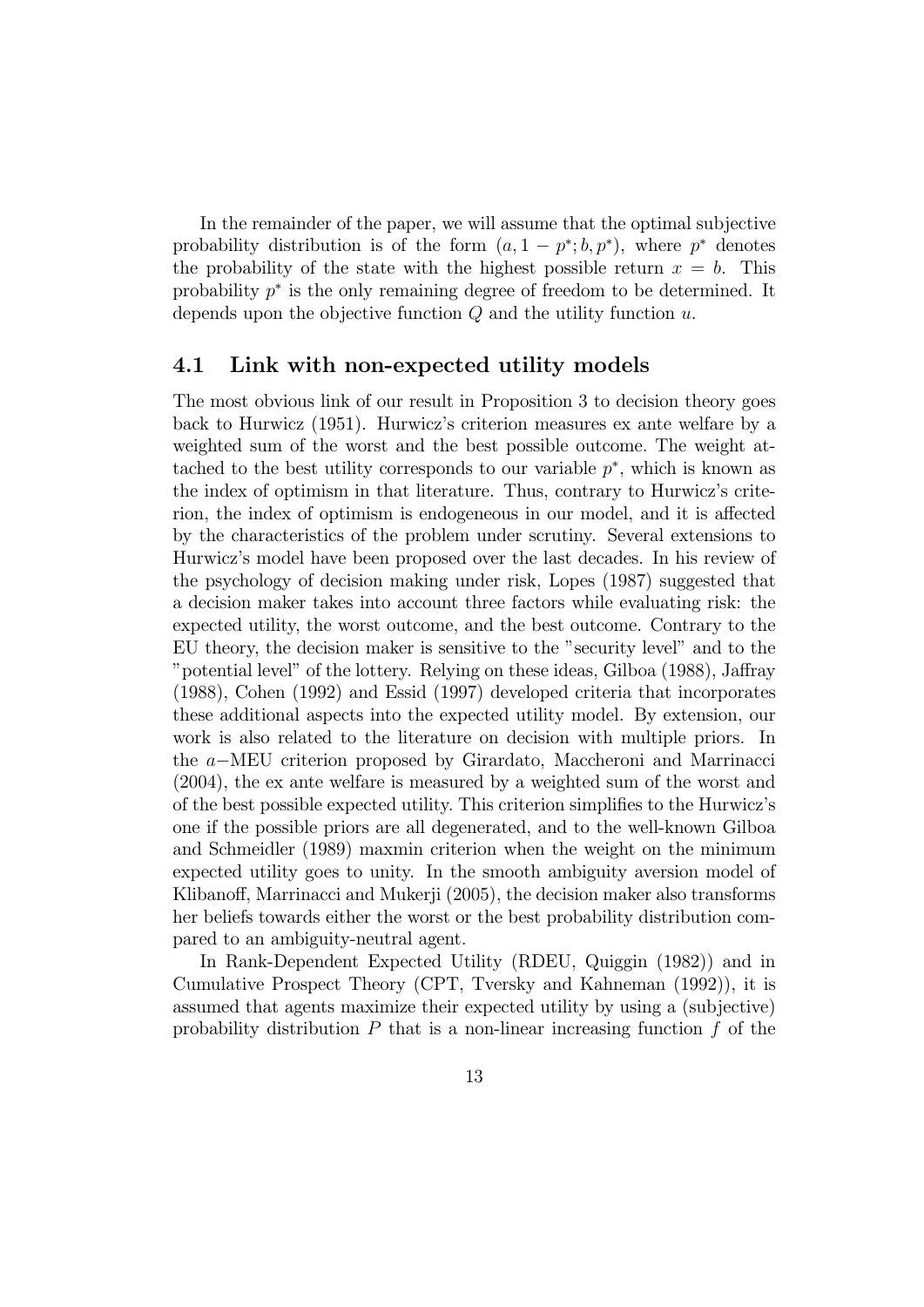

Figure 1: Typical inverse S-shaped transformation function of the cumulative probability function  $Q$ .

objective function Q:  $P(x) = f(Q(x))$ . By definition, it must be that  $f(0) =$ 0 and  $f(1) = 1$ . These theories make the assumption that the weighting function  $f$  is intrinsic to the preferences of the agents, exactly as is the utility function  $u$ . Together with Brunnermeier and Parker (2005), we take a different road by assuming that agents endogenously select the weighting function  $f$  in order to maximize their lifetime utility. At this stage, it is thus interesting to see whether the estimated function  $f$  of RDEU and CPT exhibits properties that are shared by the optimal beliefs characterized in this paper.

CPT is consistent with the psychological principle of diminishing sensitivity, the two endpoints of the support of the distribution of returns serving as reference points. It has been observed that increments near these endpoints have more impact than increments in the middle of the support. The transformation function estimated by Tversky and Kahneman (1992) in the gain domain, as depicted by the smooth inverse S-shaped curve in Figure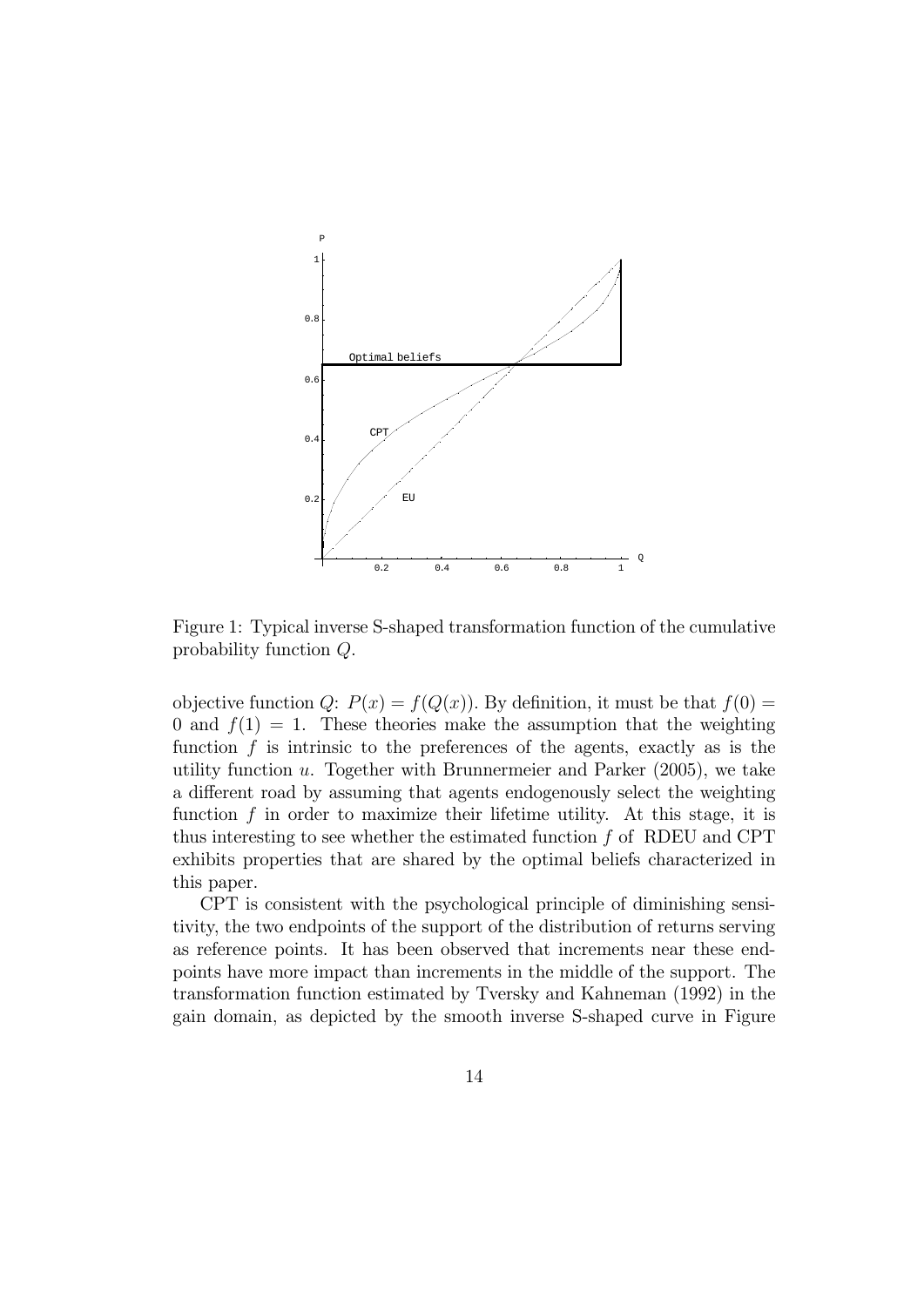1, satisfies this property. Tversky and Kahneman (1992) used the following specification:

$$
f(q) = \frac{q^{\gamma}}{\left[q^{\gamma} + (1-q)^{\gamma}\right]^{1/\gamma}}.
$$
\n(15)

The inverted S-shaped probability weighting function, concave for low probabilities and convex for large probabilities, is compatible with  $\gamma < 1$ . Most estimations of  $\gamma$  from experimental studies are compatible with this assumption (Gonzalez and Wu (1999)). For example, Tversky and Kahneman (1992) estimated  $\gamma$  to be equal to 0.61 (as in Figure 1). In a similar experiment, Abdellaoui, L'Haridon and Zank (2010) confirmed the inverse S-shape of the probability transformation for a specification of that is more general than (15). Abdellaoui (2000) obtained similar results by using a parameter-free method to estimate the weigthing function.

Compared to the 45◦ line corresponding to Expected Utility, we see that the probability transformation function in CPT transfers much of the probability mass from the center of the support to the two extreme possible returns  $a$  and  $b$ . To illustrate this, suppose that the objective distribution of excess return is uniformly distributed on interval  $[-1, 1]$ . In Figure 2, we have drawn the subjective density function of excess return for different values of the distortion parameter  $\gamma$ . This picture illustrates the important transfer of prbability mass to the extreme values of the distribution. For example, for  $\gamma = 0.3$ , the subjective distribution has 73% of the probability mass for event  $x \geq 0.8$ , compared to the 10% objective probability. The optimal beliefs in our model push this kind of transformations to the limit by transferring the entire probability mass from the interior of the support to its two endpoints. Therefore, this work suggests that the transformation of probabilities described in Cumulative Prospect Theory, rather than being a genetic characteristic of human beings, corresponds to a natural tendency of rational agents to optimize their intertemporal welfare.

# 5 A numerical example

In this section, we illustrate this model by a simple numerical example. The safe asset has a zero return, whereas the risky asset has a return that is objectively uniformly distributed in interval  $[-1, 1]$ . We assume that the investor has a CRRA utility function  $u(z) = z^{1-\eta}/(1-\eta)$  with  $\eta = 4$ . We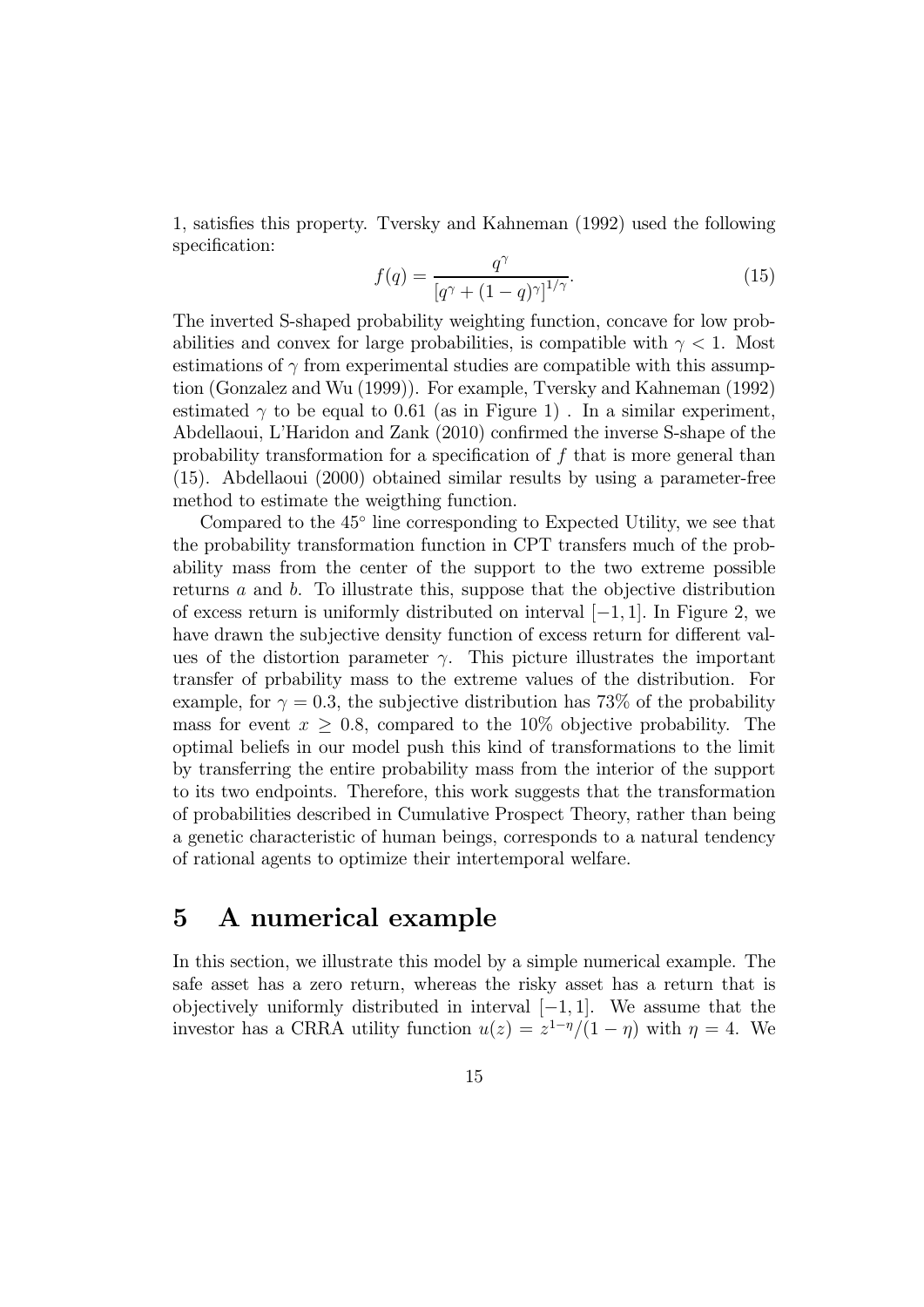

Figure 2: Subjective density under the probability transformation function (15) when the objective distribution is uniformly distributed on  $[-1, 1]$ .

also normalize initial wealth  $w_0$  to unity, so that  $\alpha$  can be interpreted as the share of wealth invested in the risky asset. Because of risk aversion and the zero expected excess return, the investor with rational expectation would not invest in the risky asset. Suppose alternatively that the lifetime welfare of the agent is the following special case of our model:

$$
W(P,Q) = kS(P) + (1 - k)O(P,Q).
$$

We can interpret parameter  $k \in [0, 1]$  as the intensity of anticipatory feelings. From Proposition 3, the subjective beliefs take the form  $(-1, 1 - p^*; +1, p^*),$ where  $p^*$  denotes the probability of the good outcome. When  $p^* = 1/2$ , the subjective excess return is zero and the agent will select the objectively optimal portfolio allocation  $\alpha^* = 0$ . More generally, the demand for the risky asset will have the same sign as  $p^* - 0.5$ . In Figure 3, we have drawn the lifetime welfare of the investor as a function of the subjective probability  $p$  of the good outcome. We have estimated numerically the solution of the model for 4 different intensities of anticipatory feelings, from  $k = 0$  to  $k = 0.5$ . In Figure 4, we represent the optimal subjective probability  $p^*$  of the best return as a function of  $k$ .

Several observations can be made from this figure. Notice first that the objective function  $W$  is generally not concave in the decision variable  $p$ . This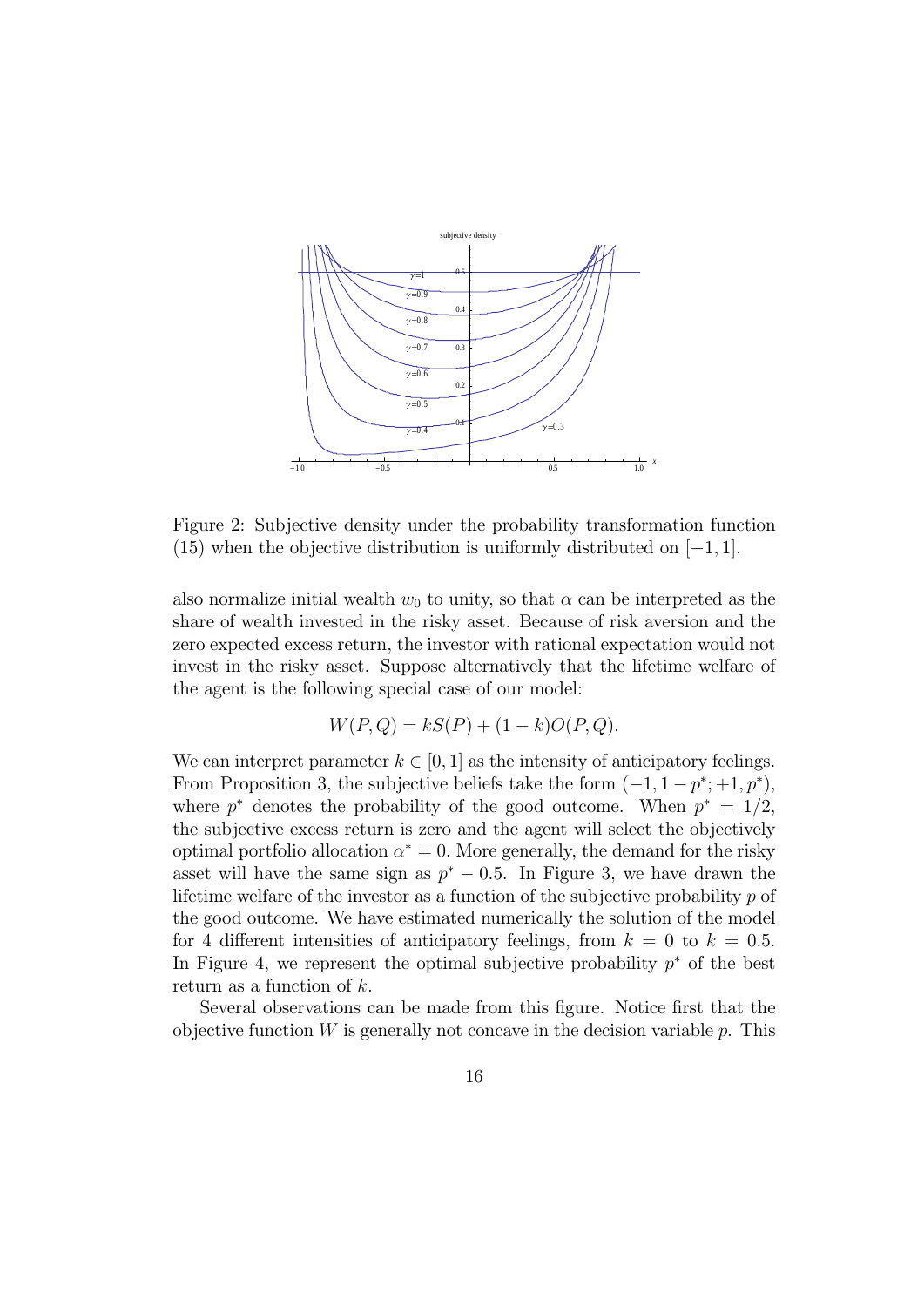

Figure 3: Lifetime utility  $W$  as a function of the probability  $p$  of the best return. The objective probability distribution of excess returns is uniformly distributed on [−1, 1]. The investor is characterized by  $u(z) = -z^{-3}/3$  and  $w_0 = 1.$ 



Figure 4: Optimal probability of the best state as a function of the intensity  $k$  of anticipatory feelings. The calibration is the same than in Figure 3. The doted curve is for the alternative calibration in which  $\gamma = 40$  rather than  $\gamma = 4.$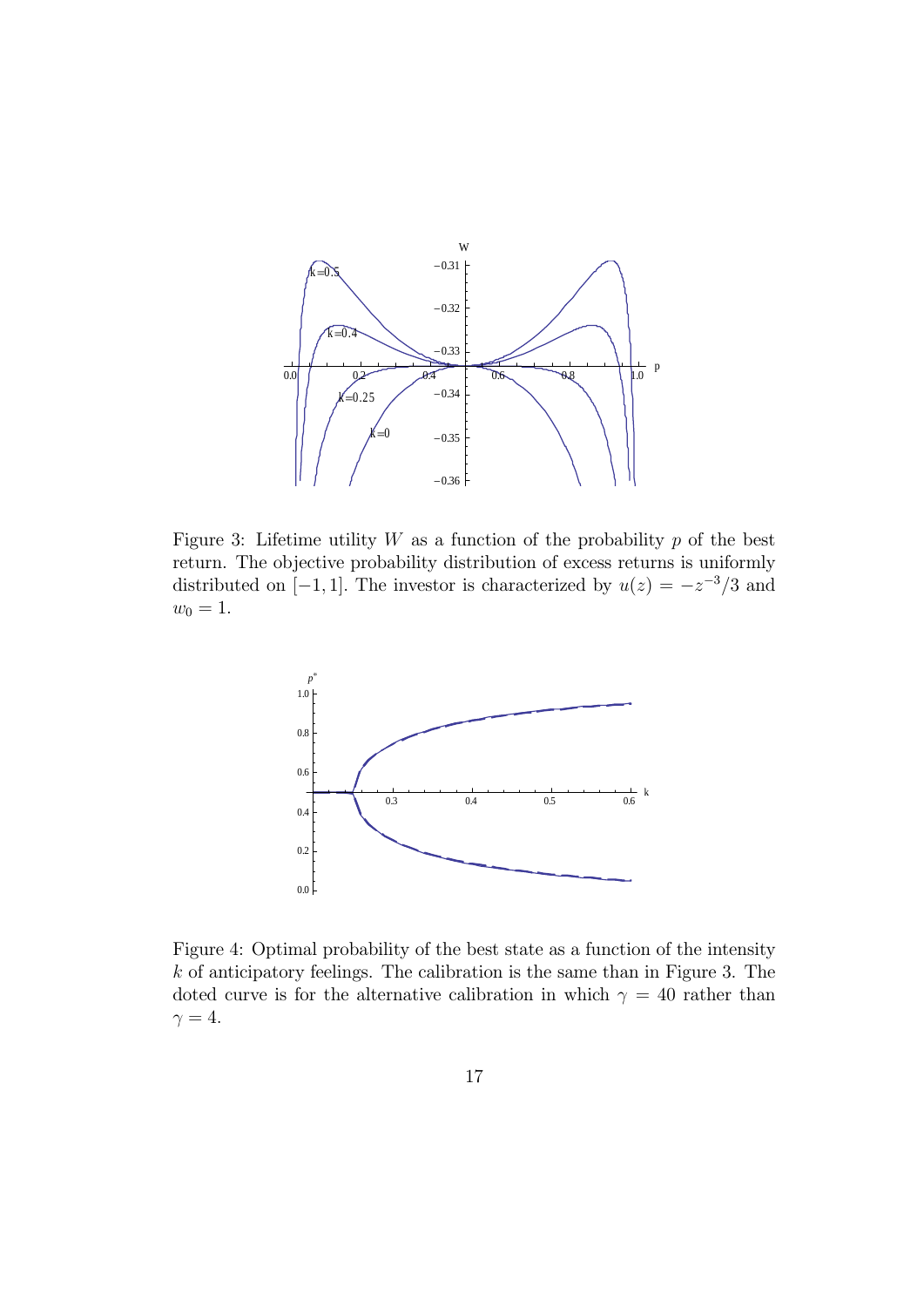is due to the fact that  $S(p)$  is the maximum of a sum of linear functions of p, as seen from equation (2). Therefore,  $S(p)$  is a convex function of the subjective probability  $p$ . If the intensity  $k$  of anticipatory feelings is large enough,  $W$  will not be globally concave. More specifically,  $W$  is concave with a maximum at  $p^* = 0.5$  whenever the intensity k of anticipatory feelings is less than 026. In that case, in spite of her desire to extract felicity from dreams of large portfolio gains, the investor prefers to behave rationally by selecting  $\alpha^* = 0$ .

For an intensity of anticipatory feelings larger than 0.26, the investor cannot resist to the manipulation of her beliefs. This can be done in two alternative ways. The first strategy is to purchase some of the risky asset and to rationalize this demand by increasing the subjective probability of the large asset return above  $1/2$ . The second strategy is to go short on the risky asset and to rationalize this behavior by reducing this probability below 12. Suppose for example that  $k = 0.5$ . In that case, the two optimal strategies are as follows:

- The share of wealth invested in the risky asset is  $\alpha^* = 29.6\%$ . This is rationalized with subjective beliefs  $(-1, 8\%; +1, 92\%)$  about the net return of the risky asset.
- The investor goes short on the risky asset with  $\alpha^* = -29.6\%$ . This is rationalized with subjective beliefs  $(-1, 92\%; +1, 8\%)$ .

Notice that these cognitive manipulations of beliefs are optimistic. In both strategies, the agent overestimates the expected gain from taking risk. It is also noteworthy that creating a pari-mutuel on this basis will be Paretoefficient. If the risky asset is in zero net supply, there is an equilibrium in which half of the population will invest 29.6% of their wealth to sell this asset, and the other half of the population will invest 29.6% of their wealth to purchase it.

An important question is to determine whether the heterogeneity in risk aversion can explain the heterogeneity of subjective beliefs in the population. In order to examine this question, let us perform the comparative statics analysis of an increase in risk aversion. In Figure 4, the dashed curves correspond to the optimal subjective probabilities when relative risk aversion is increased from its benchmark level  $\eta = 4$  to  $\eta = 40$ . Observe that the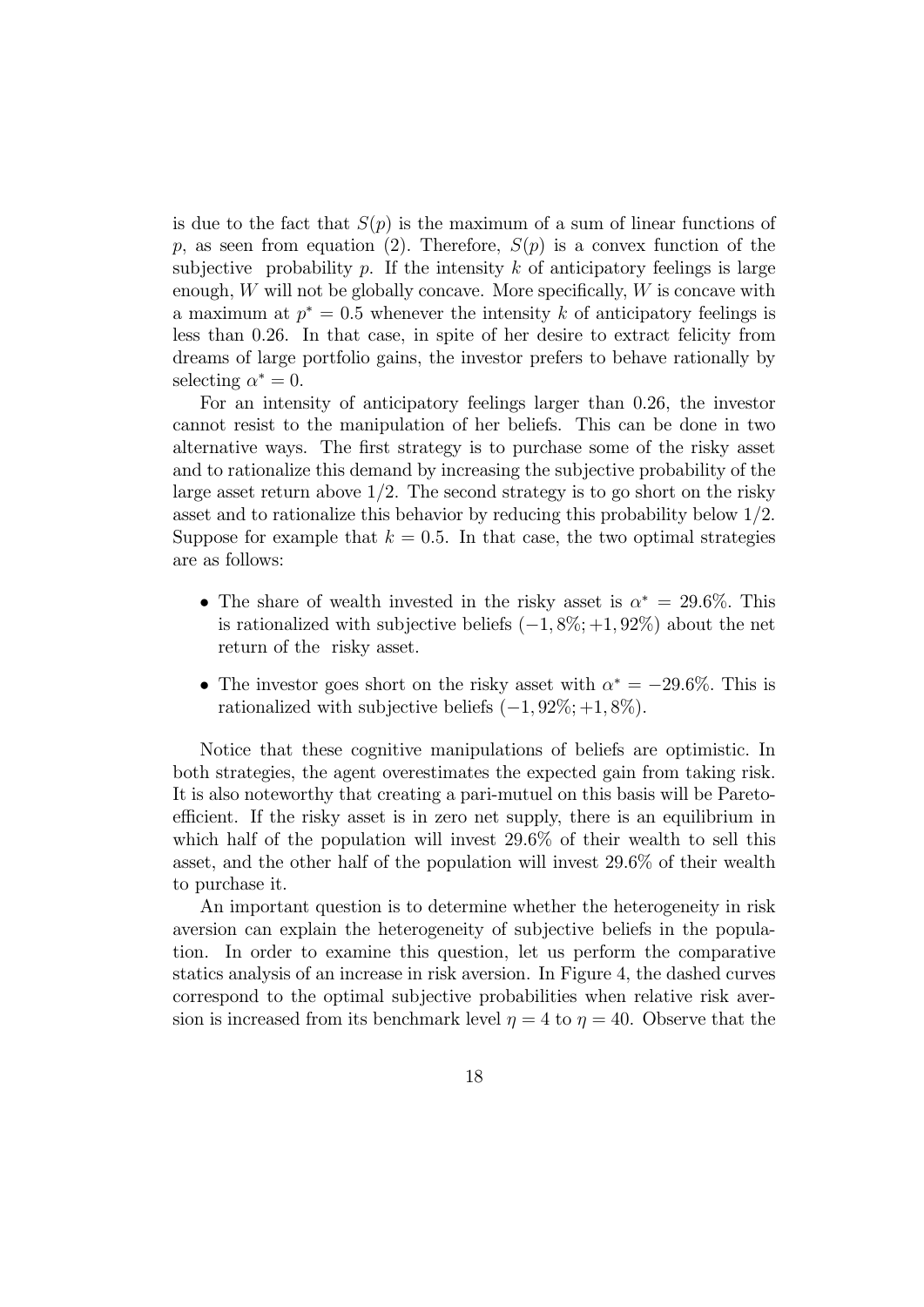impact of this huge increase in risk aversion is marginal. For example, for  $k = 0.5$ , the optimal subjective probability goes down from  $p^* = 91.96\%$  to  $p^* = 91.64\%$ . This numerical example suggests that the heterogeneity of risk aversion has an effect on the distribution of beliefs, but also that this impact is very limited.<sup>7</sup>

# 6 Concluding remarks

We have shown that the selection of optimal beliefs is governed by very precise rules. Our main result is that the number of states on which the agent puts a positive probability cannot exceed one plus the number of degrees of freedom in the choice problem. For example, in the portfolio allocation problem with  $n$  independent assets, there are  $n-1$  degrees of freedom in the choice problem, so there will be at most  $n$  states with a positive subjective probability. In an uncertain environment with many possible states of nature, optimal beliefs are a simplification of reality. In the special case of the one-safe-one-risky-asset model, we have shown that investors will optimally believe that only the worst and the best possible returns may occur. This suggests that the observed probability transformations that have been estimated in the Rank-Dependent-Expected-Utility and Cumulative-Prospect-Theory frameworks are the outcome of an optimization process. The optimal subjective probability distribution and the corresponding portfolio allocation that is rationalized by these beliefs depends upon the degree of risk aversion, the intensity of anticipatory feelings, and the objective distribution of the risk.

This work calls for further investigations in various directions. First, it would be interesting to examine a more general model in which more risktaking opportunities are available. This would be useful in order to examine the effect of anticipatory feelings on the optimal diversification of individual asset portfolios. Second, the ex ante optimism that emerges from this model can generate disappointment ex post. Gollier and Muermann (2010) examine an alternative model in which the optimal beliefs trade off ex ante savoring and ex post dissapointment, but in a model where the manipulation of beliefs does not affect behavior. Third, this work suggests that delegating

<sup>7</sup>We provide more insights on the properties of the optimal beliefs in this framework in Gollier (2005).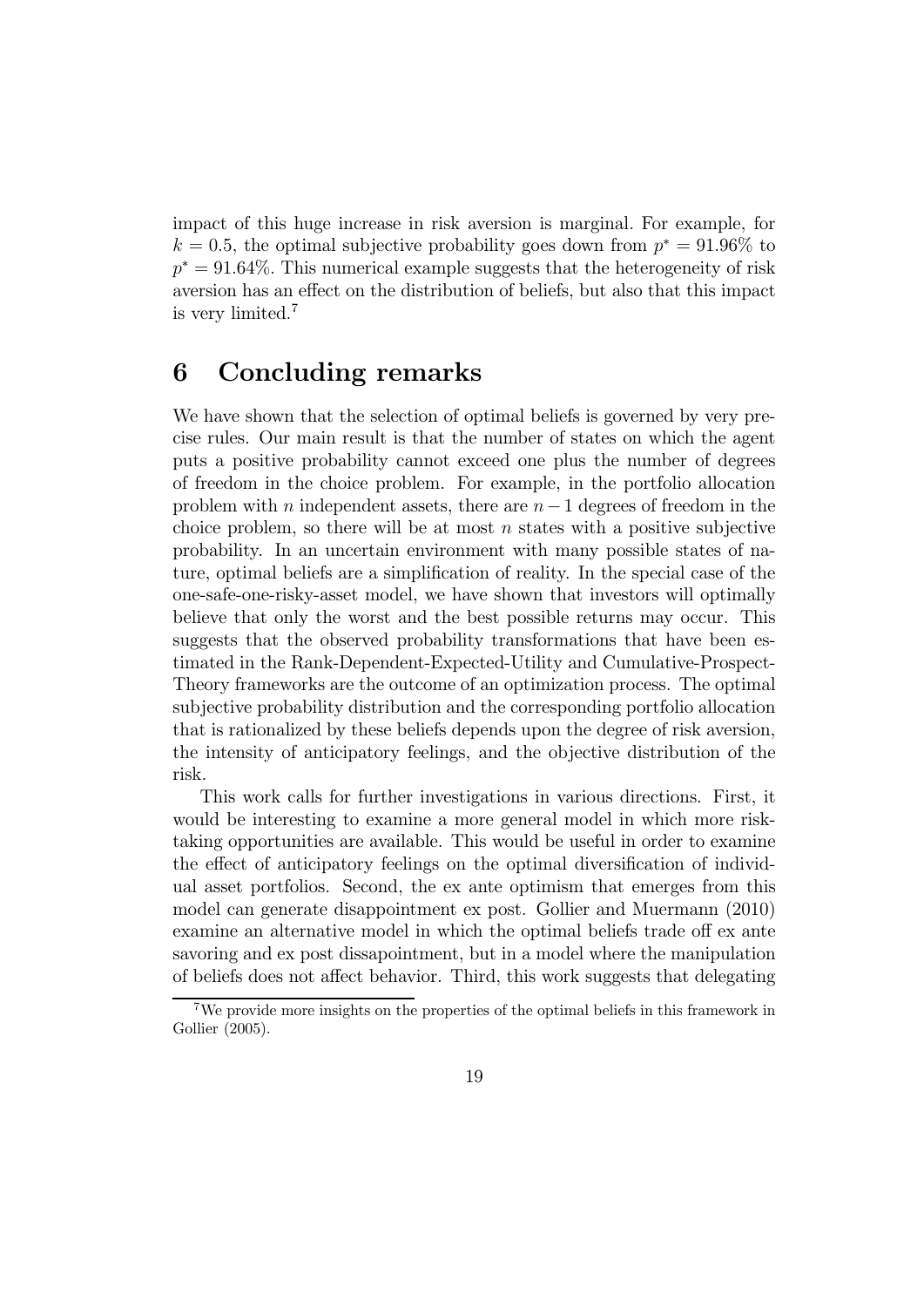the selection of the individual asset portfolios to an independent agent can be efficient. This would neutralize the negative effect on portfolio choices of distorting individual beliefs.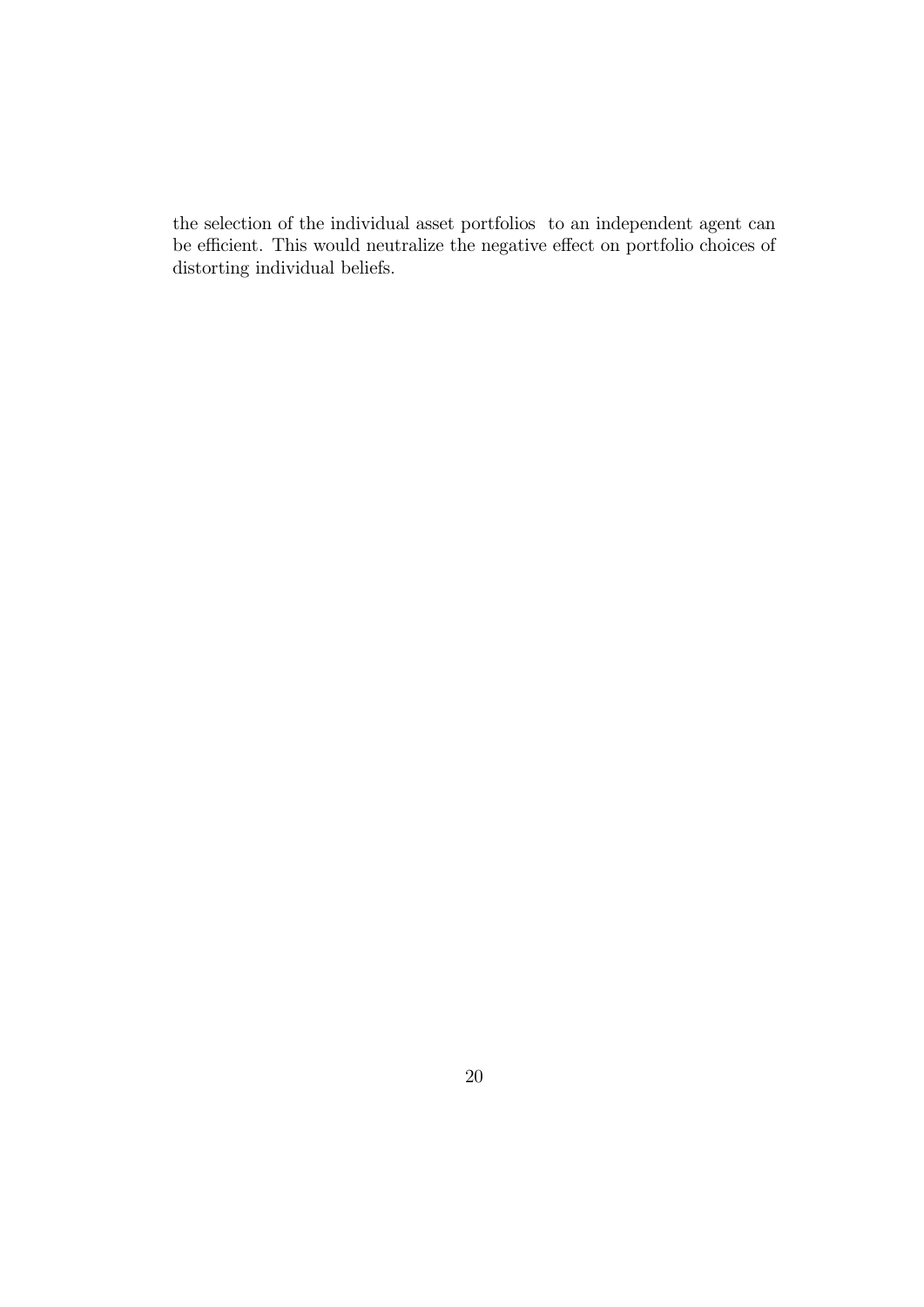#### References

- Abdellaoui, M., (2000), Parameter-free elicitation of utility and probability weighting functions, Management Science, 46, 1497- 1512.
- Abdellaoui, M., O. L'Haridon and H. Zank, (2010), Separating curvature and elevation: A parametric probability weighting function, Journal of Risk and Uncertainty, 41, 39—65.
- Akerlof, G.A., and W.T. Dickens, (1982), The economic consequences of cognitive dissonance, American Economic Review, 72(3), 307-19.
- Benabou, R., and J. Tirole, (2004), Willpower and personal rules, Journal of Political Economy, 112 (4), 848-886.
- Brunnermeier, M.K., and J.A. Parker, (2005), Optimal expectations, American Economic Review, forthcoming.
- Brunnermeier, M., C. Gollier and J. Parker, (2007), Optimal Beliefs, Asset Prices and the Preference for Skewed Returns, American Economics Review (Papers and Proceedings), 97(2), 159-165.
- Caplin, A.J., and J. Leahy, (2001), Psychological expected utility theory and anticipatory feelings, Quarterly Journal of Economics, 106, 55-80.
- Caplin, A.J., and J. Leahy, (2004), The social discount rate, Journal of Political Economy, 1257-1268.
- Carrillo, J.D., and T. Mariotti, (2000), Strategic ignorance as a self-disciplining device, Review of Economic Studies, 67, 529- 544.
- Cohen, M., (1992), Security level, potential level, expected utility: A three-criteria decision model under risk, Theory and Decision 33, 101-104.
- Essid, S., (1997), Choice under risk with certainty and potential effects: A general axiomatic model, Mahematical Social Sciences 34, 223-247.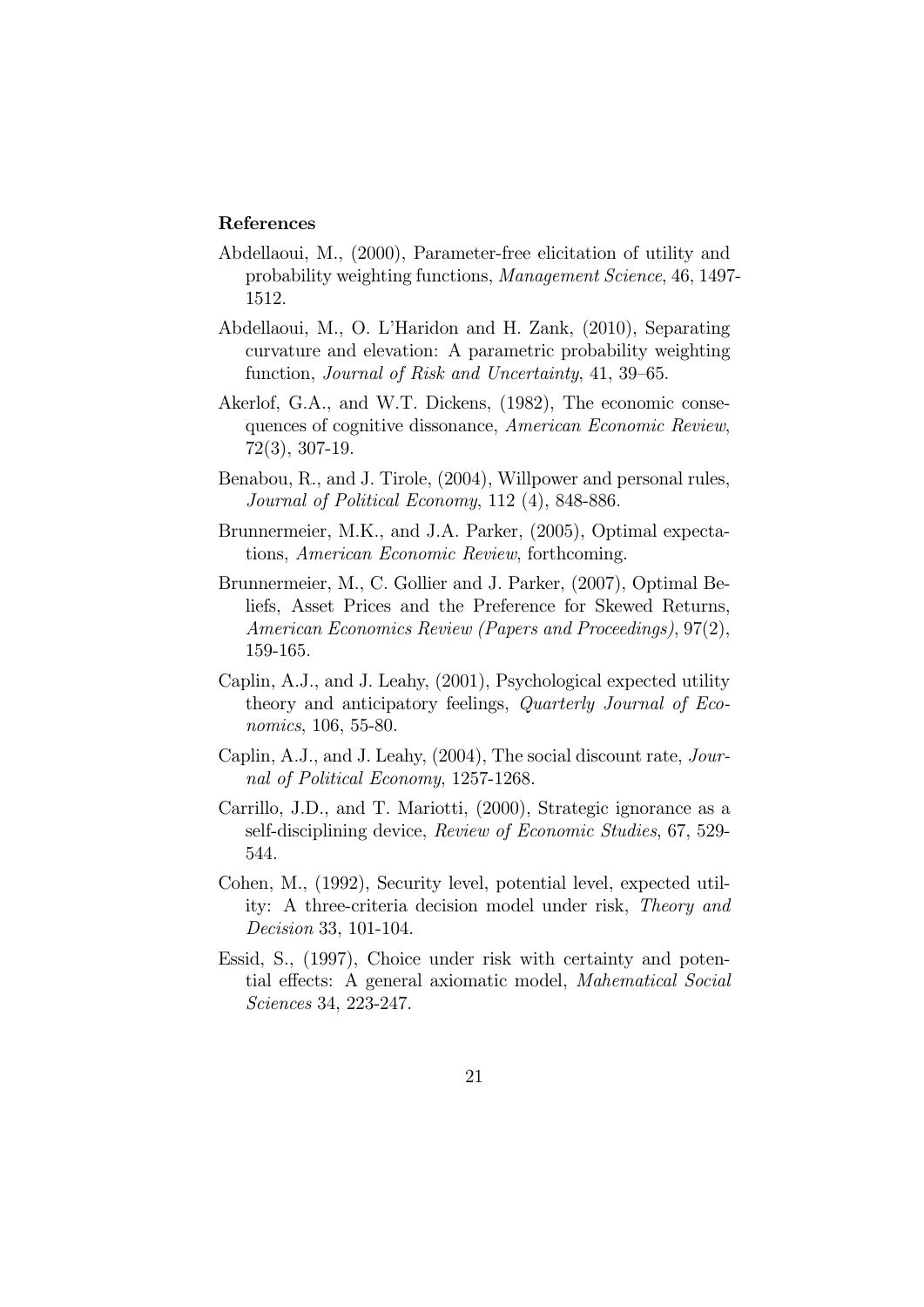- Festinger, L., (1957). A theory of cognitive dissonance,. Evanston, IL: Row, Peterson.
- Ghirardato, P., F. Maccheroni, and M. Marinacci, (2004), Differentiating ambiguity and ambiguity attitude, Journal of Economic Theory, 118, 133-173.
- Gilboa, I., (1988), A combination of expected utility and maxmin decision criteria, Journal of Mathematical Psychology 32, 405- 420.
- Gilboa, I. and D. Schmeidler, (1989), Maximin expected utility with non-unique prior, Journal of Mathematical Economics, 18, 141, 153.
- Gollier, C.,  $(2005)$ , Optimal beliefs and decisions under risk, unpublished manuscript, Toulouse School of Economics. http://www.tsefr.eu/ index.php?option=com wrapper&Itemid=168
- Gollier, C., and A. Muermann, (2010), Optimal choice and beliefs with ex ante savoring and ex post disappointment, Management Science, 56, 1272-1284.
- Guiso, L., T. Jappelli and D. Terlizzese, (1996), Income risk, borrowing constraints, and portfolio choice, American Economic Review, 86, 158-172.
- Hurwicz,, L., (1951), Optimal criteria for decision making under ignorance, Cowles Communication Papers, 370.
- Jaffray, J.-Y., (1988), Choice under risk and the security factor: An axiomatic model, Theory and Decision 24, 169-200.
- Klibanoff, P., M. Marinacci and S. Mukerji, (2005), A smooth model of decision making under ambiguity, *Econometrica* 73(6), 1849-1892.
- Kopczuk, W., and J. Slemrod, (2005), Denial of death and economic behavior, Advances in Theoretical Economics, http://www.bepress/betje/ advances/vol5/iss1/art5.
- Lopes, L. L., (1987), Between hope and fear: The psychology of risk in: Berkowitz, L. (ed.), Advances In Experimental Social Psychology, Vol. 20, New York: Academic Press, 255-295.